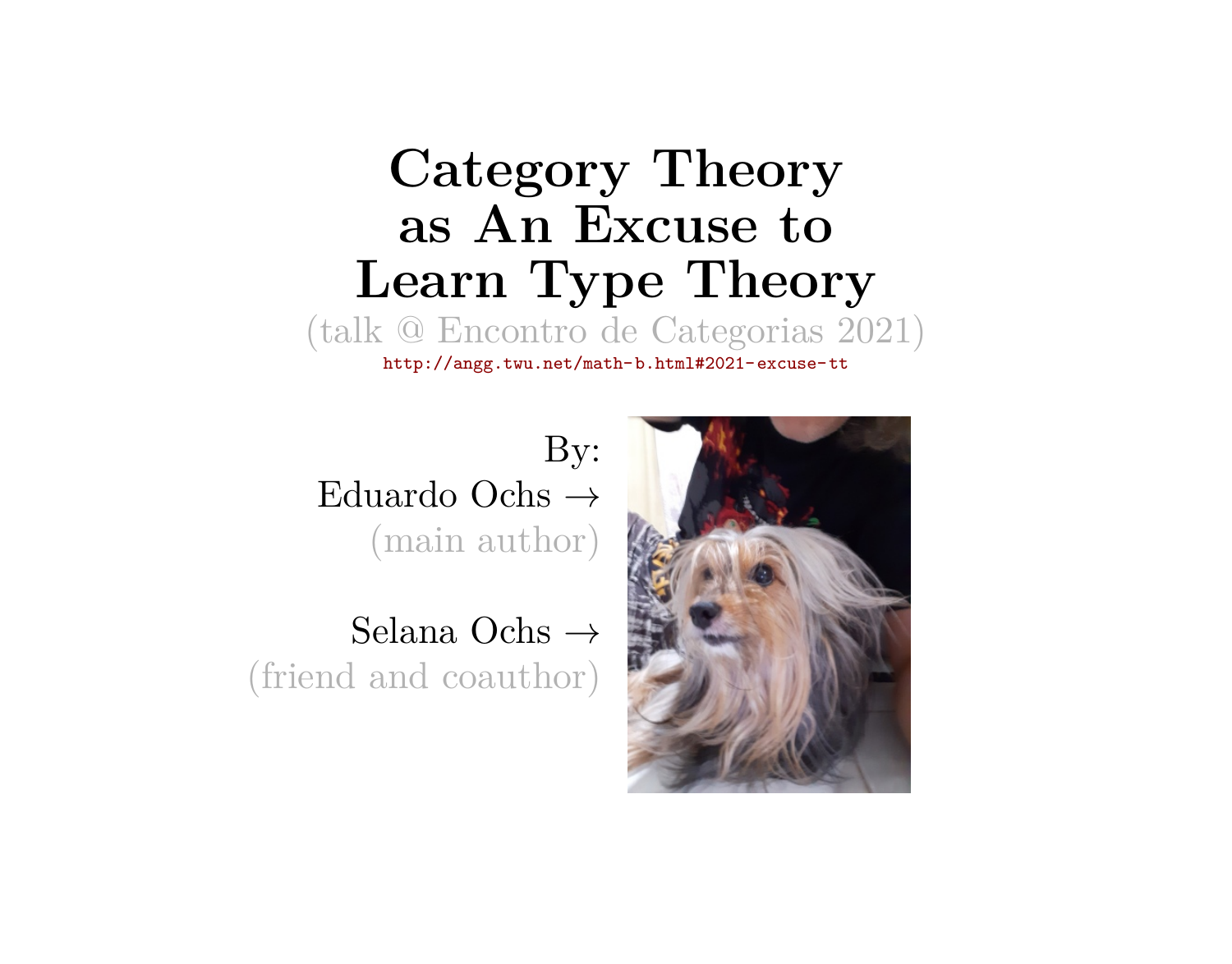## **Rings**

A ring R is a tuple  $(R, 0, 1, +, -, \cdot)$  in which:

 $R$  is a set.  $0 \in R$  $1 \in R$ .  $+$  :  $R \times R \rightarrow R$ .  $-$  :  $R \rightarrow R$ .  $\cdot$  :  $R \times R \rightarrow R$ 

and this  $(R, 0, 1, +, -, \cdot)$  obeys several conditions. The part  $(R, 0, 1, +, -, \cdot)$  is called structure, and the conditions are called properties.

(For more on structure and properties see  $[{\rm FavC, section 7.5}, [BS07, p.15]$  $[{\rm FavC, section 7.5}, [BS07, p.15]$  $[{\rm FavC, section 7.5}, [BS07, p.15]$ .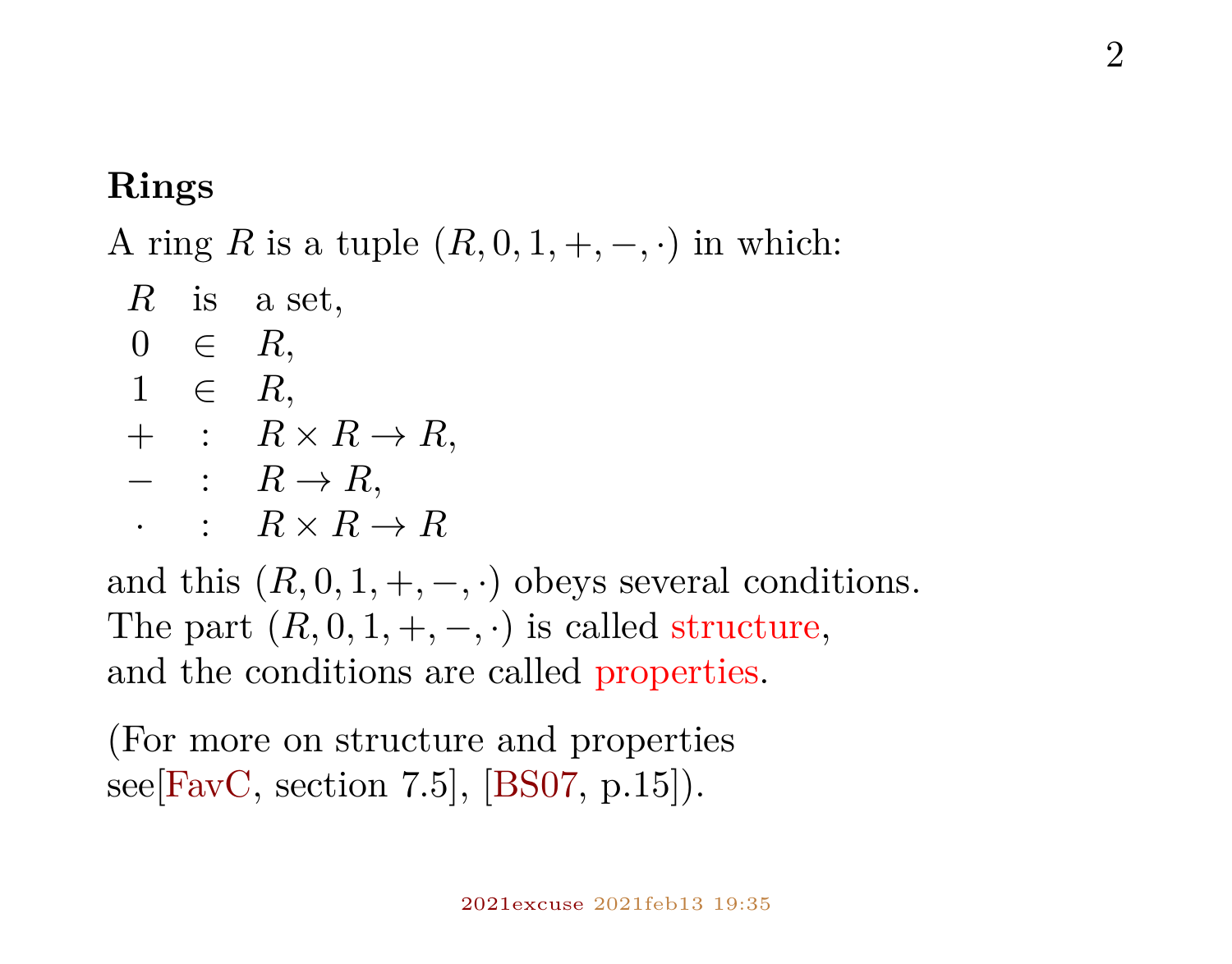## **Rings (2)**

The symbols  $0, 1, +, -, \cdot$  in  $(R, 0, 1, +, -, \cdot)$  have standard conventions that let us infer their arities, types, and equations — what they have to obey to "deserve their names".

Also, if  $f: R \to S$  is a morphism of rings then f is a function from the underlying set of  $R$ to the underlying set of S that obeys several equations — for example  $f(a + b) = f(a) + f(b)$ , that is actually

$$
\forall a, b \in R. f(a +_R b) = f(a) +_S f(b) \dots
$$

These things can be written in several levels of detail.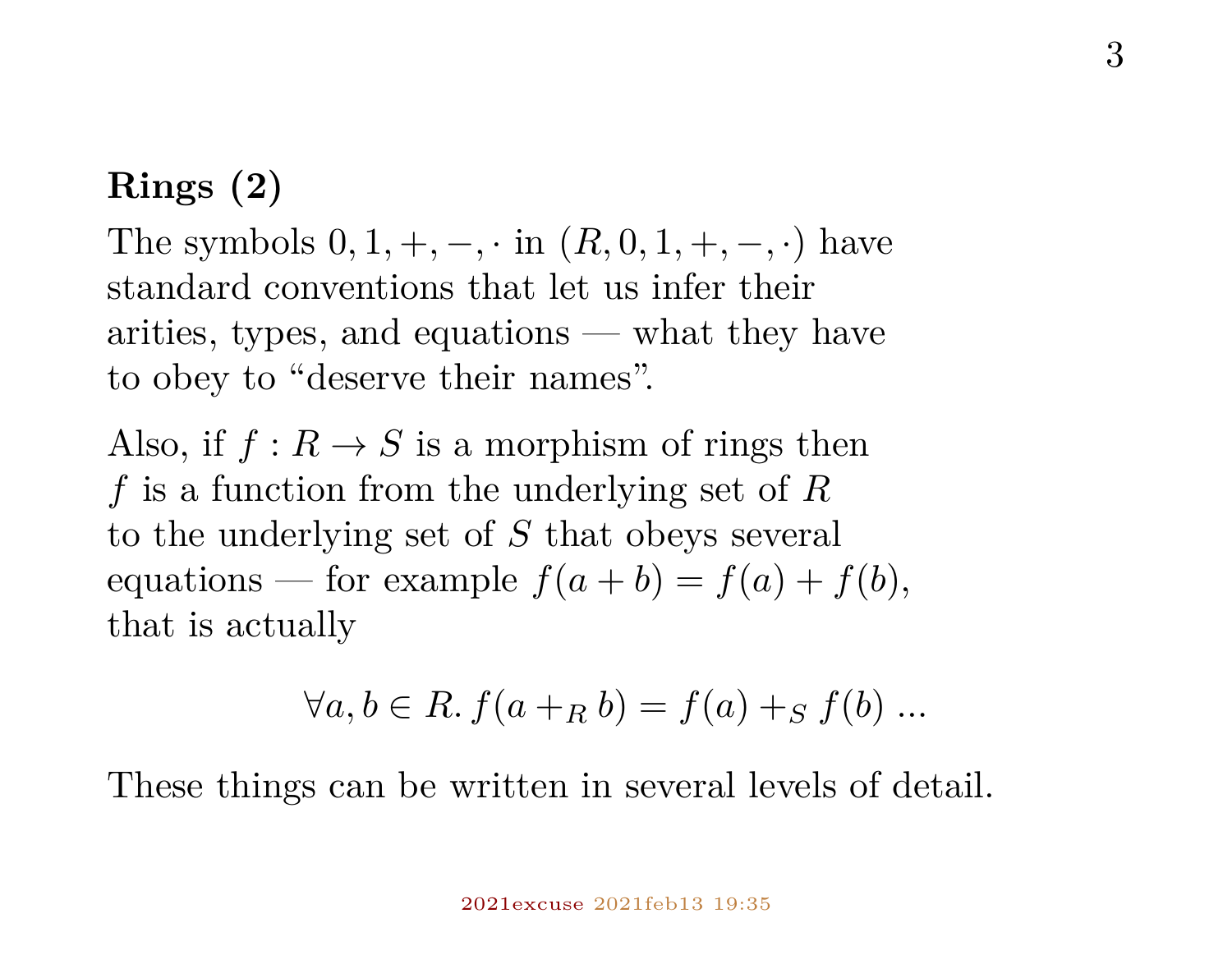## **Conventions in Category Theory**

Category Theory is like that too, only much, much worse. The notation changes a lot from one text to the other. Most diagrams are left to the reader. Some parts of the structure are left to the reader too... For example (see [\[FavC,](#page-49-0) section 3]):

Fix a set A. Let  $(A\times)$  be the functor that takes each object B to  $A \times B$ .

This says that the action on objects of the functor  $(A \times)$  is  $(A\times)_{0}(B) = A \times B$ , and the "the" implies that the reader knows how to discover that the action on morphisms is:

$$
(A \times)_{1}(B \stackrel{f}{\to} C) = A \times B \xrightarrow{\langle \pi, f \circ \pi' \rangle} A \times C.
$$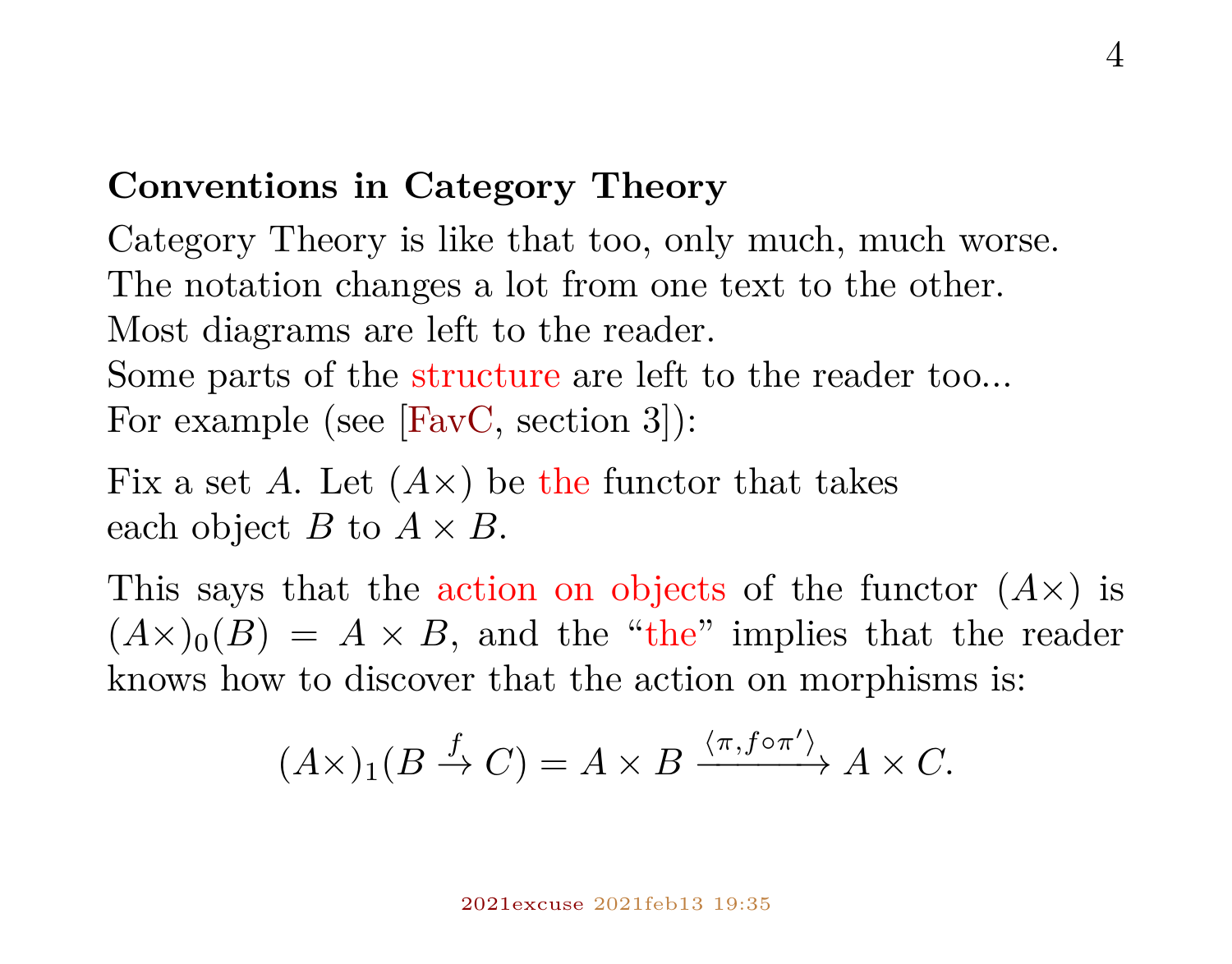#### **A weird idea: downcasing**

This looked very natural to me when I was starting to learn CT and Haskell by myself... it is great as an informal tool. Btw, the paper [\[IDARCT\]](#page-51-0) is about how I tried to formalize this idea for years, failed miserably, and then found a way to use it for "skeletons of proofs".

$$
\begin{array}{ccc}\nb & B \longmapsto A \times B & (a, b) & (a, b) \mapsto (a, c) \\
\downarrow & \downarrow & \downarrow & \downarrow & \downarrow & \downarrow & \downarrow \\
c & C \longmapsto A \times C & (a, c) & \equiv p \mapsto (\pi p, f(\pi/p)) \\
\downarrow & \downarrow & \downarrow & \downarrow & \downarrow & \downarrow \\
c & \downarrow & \downarrow & \downarrow & \downarrow & \downarrow \\
\downarrow & \downarrow & \downarrow & \downarrow & \downarrow & \downarrow & \downarrow \\
c & \downarrow & \downarrow & \downarrow & \downarrow & \downarrow & \downarrow \\
c & \downarrow & \downarrow & \downarrow & \downarrow & \downarrow & \downarrow \\
c & \downarrow & \downarrow & \downarrow & \downarrow & \downarrow & \downarrow \\
c & \downarrow & \downarrow & \downarrow & \downarrow & \downarrow & \downarrow \\
c & \downarrow & \downarrow & \downarrow & \downarrow & \downarrow & \downarrow & \downarrow \\
c & \downarrow & \downarrow & \downarrow & \downarrow & \downarrow & \downarrow & \downarrow \\
c & \downarrow & \downarrow & \downarrow & \downarrow & \downarrow & \downarrow & \downarrow \\
c & \downarrow & \downarrow & \downarrow & \downarrow & \downarrow & \downarrow & \downarrow \\
c & \downarrow & \downarrow & \downarrow & \downarrow & \downarrow & \downarrow & \downarrow \\
c & \downarrow & \downarrow & \downarrow & \downarrow & \downarrow & \downarrow & \downarrow \\
c & \downarrow & \downarrow & \downarrow & \downarrow & \downarrow & \downarrow & \downarrow \\
c & \downarrow & \downarrow & \downarrow & \downarrow & \downarrow & \downarrow & \downarrow \\
c & \downarrow & \downarrow & \downarrow & \downarrow & \downarrow & \downarrow & \downarrow \\
c & \downarrow & \downarrow & \downarrow & \downarrow & \downarrow & \downarrow & \downarrow & \downarrow \\
c & \downarrow & \downarrow & \downarrow & \downarrow & \downarrow & \downarrow & \downarrow & \downarrow \\
c & \downarrow & \downarrow & \downarrow & \downarrow & \downarrow & \downarrow & \downarrow & \downarrow \\
c & \downarrow & \downarrow & \downarrow & \downarrow & \downarrow & \downarrow & \downarrow & \downarrow \\
c & \downarrow & \downarrow & \downarrow & \downarrow & \downarrow & \downarrow & \downarrow & \downarrow \\
c & \downarrow & \downarrow & \downarrow & \downarrow & \downarrow & \downarrow & \downarrow & \downarrow \\
c & \downarrow & \
$$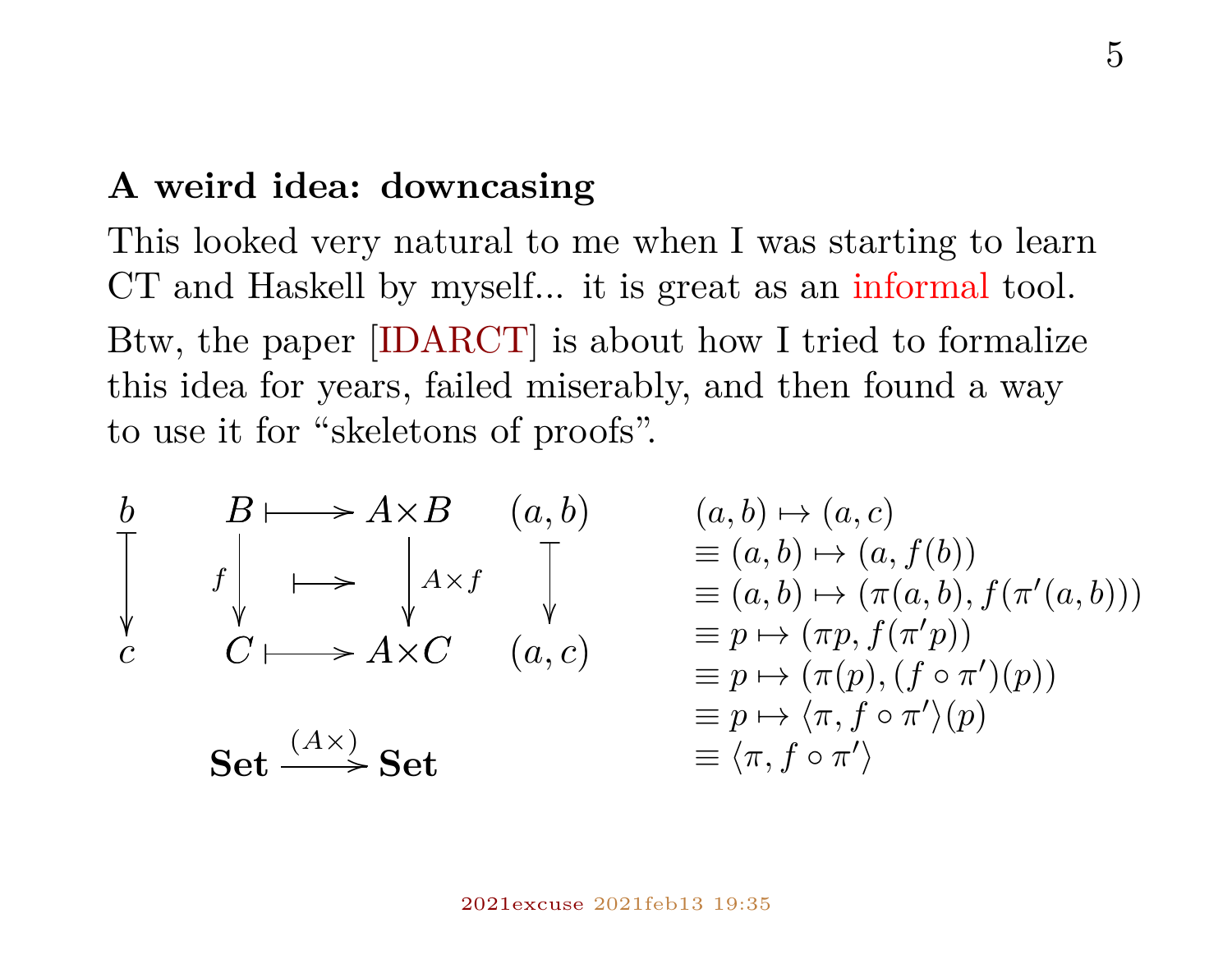## **A weird idea: downcasing (2)**

Downcasing and upcasing are like lowercasing and uppercasing, but for terms and types.

Downcasing a set gives us a name for a

"typical element" of that set.

Downcasing a type gives us a name for a variable of that type.

$$
\begin{array}{cccc}\n & a & : & A & (ok) \\
a' & : & A' & (ok) \\
a' & : & A & (ok) \\
b & : & B & (ok) \\
(a, b) & : & A \times B & (ok?) \\
b \mapsto c & : & B \rightarrow C & (weird) \\
(a, b) \mapsto (a, c) & : & A \times B \rightarrow A \times C & (weird)\n\end{array}
$$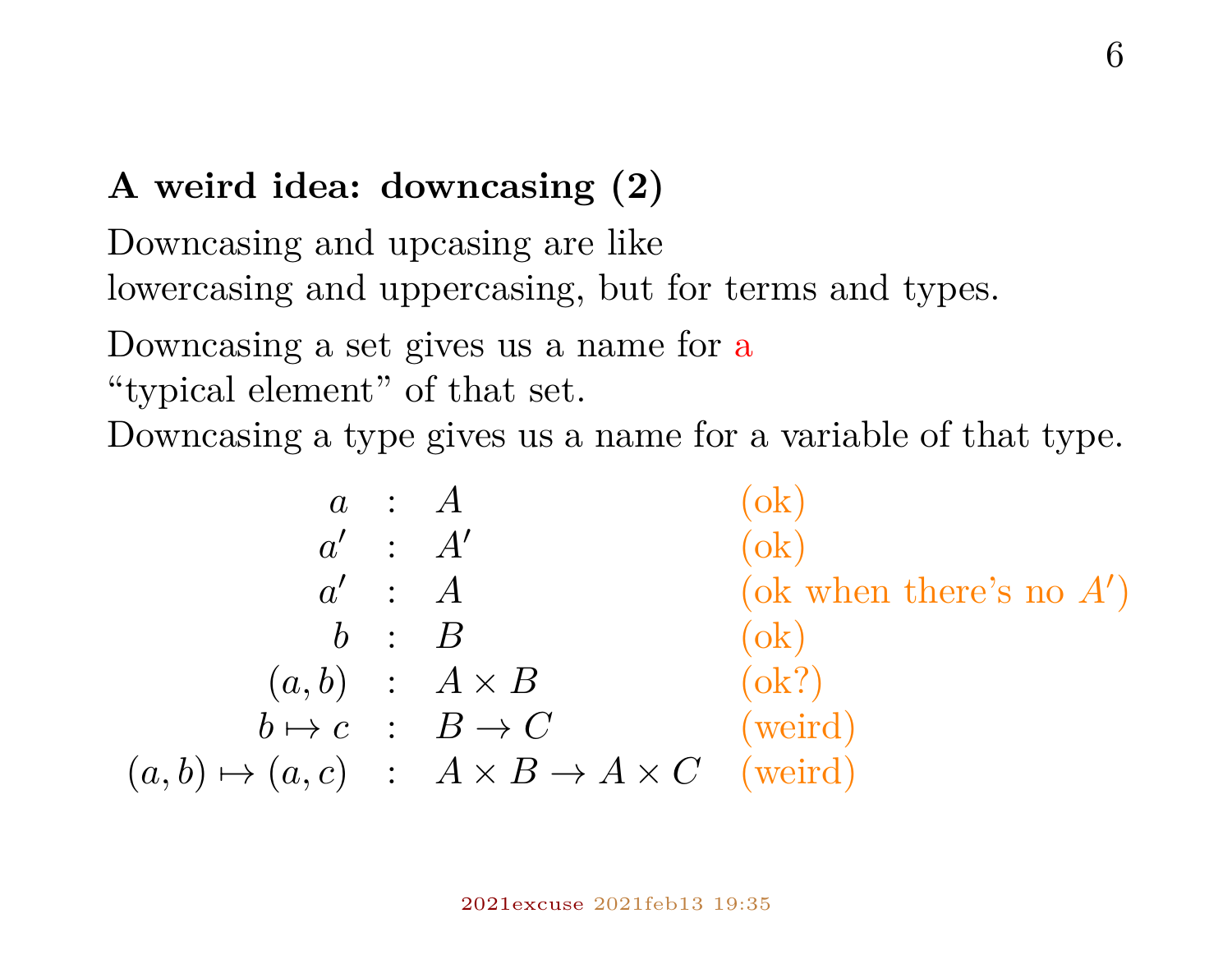#### **Term inference is like proof search**

Finding the meaning of  $A \times f$ means finding a natural construction for  $? : A \times B \rightarrow A \times C$  from  $f : B \rightarrow C$ ...

"Natural constructions" are λ-terms. This is a bit quirky. Details: [\[FavC,](#page-49-0) section 3]. Main diagrams:

$$
\frac{[(a,b)]^1}{\frac{a}{(a,b)\mapsto c}} \xrightarrow{\frac{[(a,b)]^1}{\frac{b}{(a,c)}} \frac{b\mapsto c}{\frac{c}{(a,b)\mapsto (a,c)}}} \xrightarrow{\frac{[p]^1}{\frac{\pi p}{(p)}} \frac{\frac{p}{\pi(p)} f}{f(\pi(p))}} \frac{b\mapsto c}{\frac{(a,b)\mapsto (a,c)}{(a,b)\mapsto (a,c)}} 1 \qquad \longrightarrow \frac{\frac{p}{\pi p} \cdot \frac{f}{f(\pi(p))}}{\frac{f}{(p)} \cdot \frac{f}{(p)} \cdot \frac{f}{(p)} \cdot \frac{f}{(p)} \cdot \frac{f}{(p)}} 1
$$

#### [2021excuse](http://angg.twu.net/math-b.html#2021-excuse-tt) 2021feb13 19:35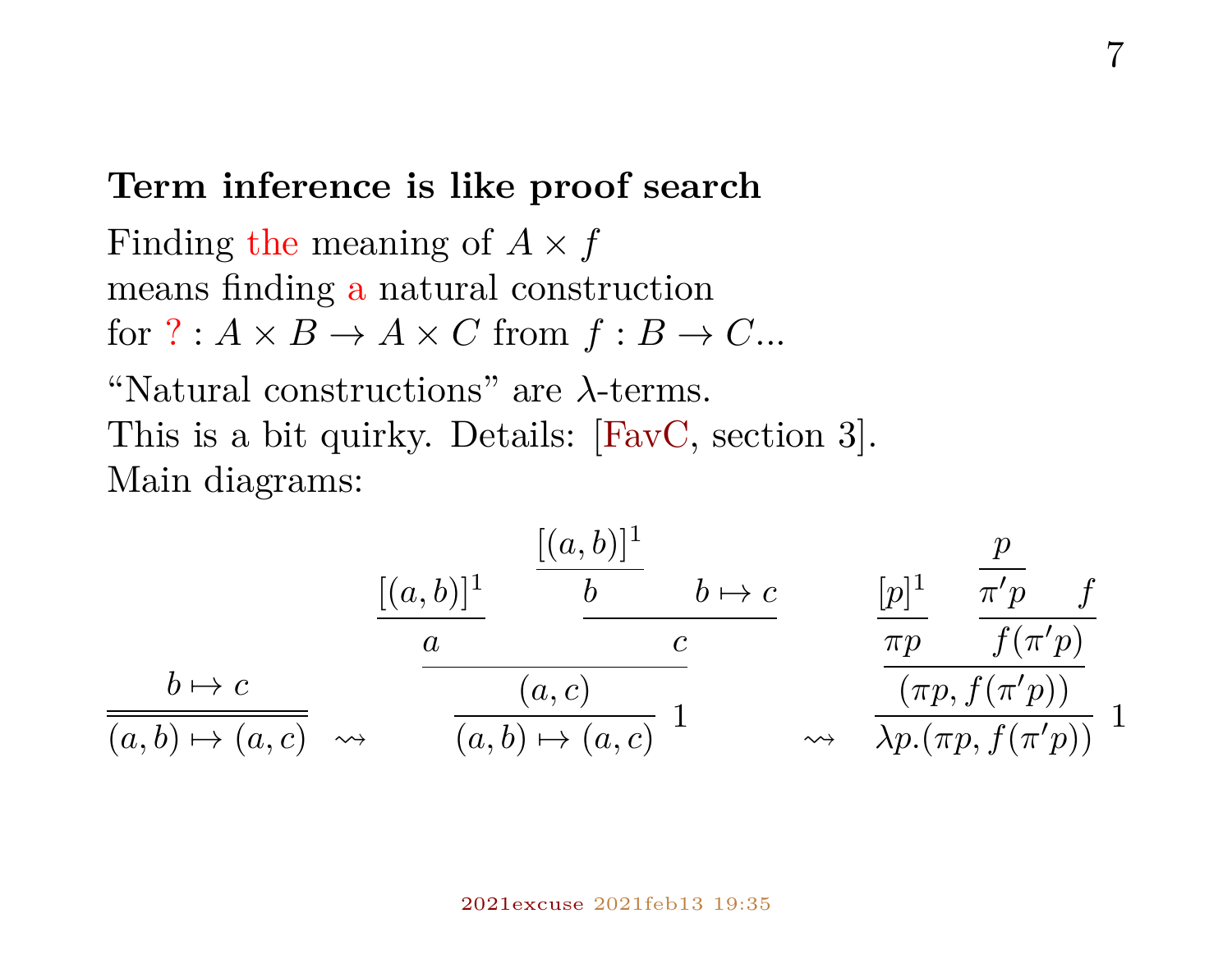$$
\frac{[P \land Q]^1}{P} \xrightarrow{\qquad \qquad} \frac{[P \land Q]^1}{P} \qquad Q \to R
$$
\n
$$
\frac{Q \to R}{P \land Q \to P \land R} \qquad \leadsto \qquad \frac{P \land R}{P \land Q \to P \land R} \quad 1
$$
\n
$$
\frac{[p: A \times B]^1}{\pi [p: B]} \xrightarrow{\qquad \qquad} \frac{[p: A \times B]^1}{\pi [p: B]} \qquad f: B \to C
$$
\n
$$
\frac{f: B \to C}{(\times A)_1 f: A \times C \to A \times C} \qquad \leadsto \qquad \frac{(\pi p, f(\pi' p)): A \times C}{(\lambda p: A \times B. (\pi p, f(\pi' p)): A \times B \to A \times C} \quad 1
$$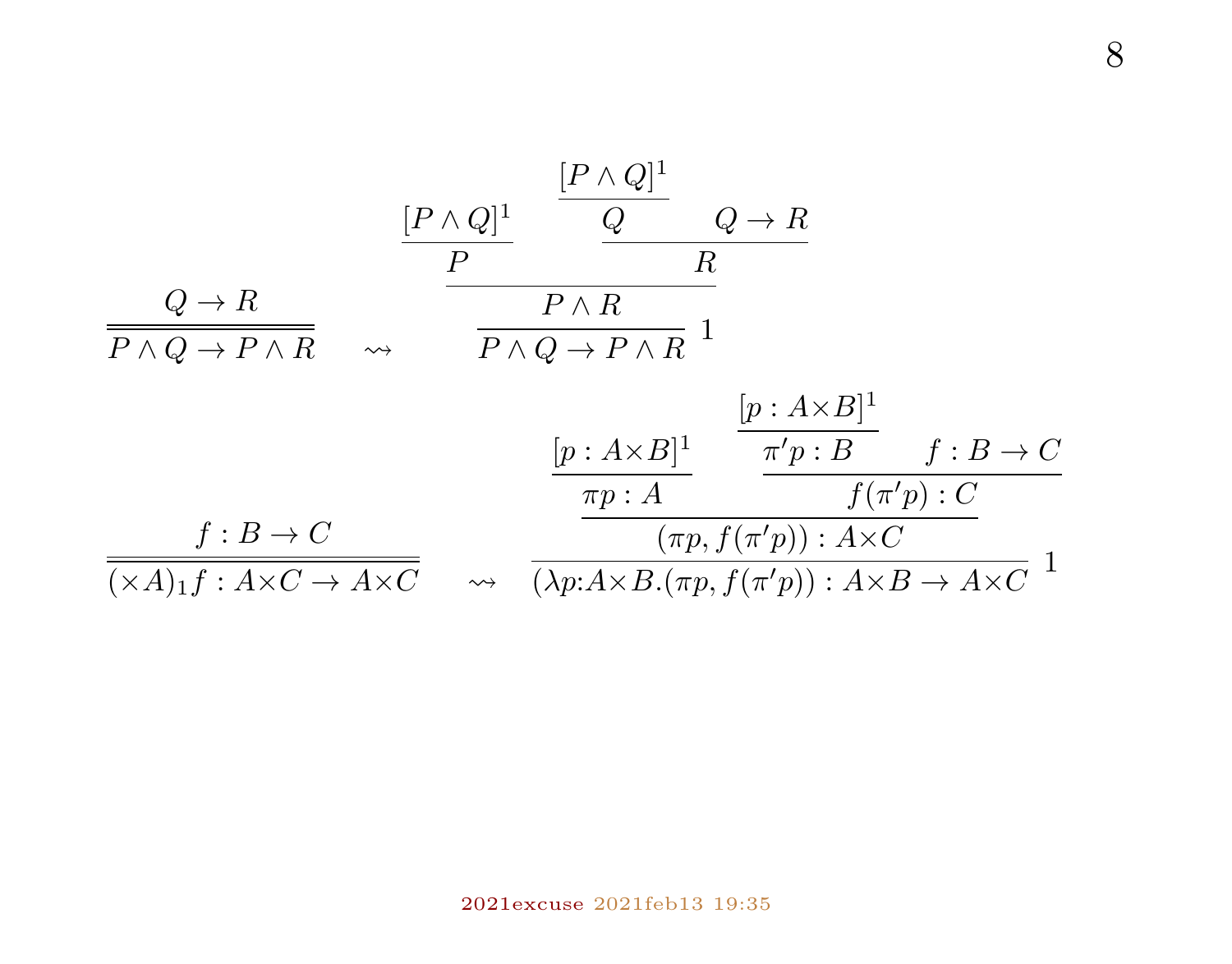$$
\frac{[p: A\times B]^1}{\pi p: A} \xrightarrow{\pi' p: B} f: B \to C
$$
\n
$$
\frac{\pi p: A}{\pi p: A} \xrightarrow{f(\pi' p): C} f(\pi' p): C
$$
\n
$$
\frac{\pi p: A \times C}{\pi p, f(\pi' p): A \times C} 1
$$
\n
$$
\frac{[ab: A \times B]^1}{[ab: B \text{ btoc}: B \to C} \xrightarrow{a = \text{fst ab}}
$$
\n
$$
\frac{[ab: A \times B]^1}{[ab: B \text{ btoc}: B \to C} \xrightarrow{b = \text{snd ab}}
$$
\n
$$
\frac{a: A \times C}{[ab: C \text{ atoc} = (a, c)]}
$$
\n
$$
\frac{a: A \times C}{[ab: A \times B \to A \times C]} 1
$$
\n
$$
\frac{a: A \times C}{[ab: A \times B \to A \times C]} 1
$$
\n
$$
\frac{a \times (A \times B \to A \times C)}{[ab: C \to ab \text{ toa} = (a, c)]}
$$

 -- Translation to Haskell: -- (with help from ski @ #haskell) atimes :: (b -> c) -> ((a,b) -> (a,c)) atimes btoc = abtoac where abtoac ab = ac where a = fst ab b = snd ab c = btoc b ac = (a,c)

[2021excuse](http://angg.twu.net/math-b.html#2021-excuse-tt) 2021feb13 19:35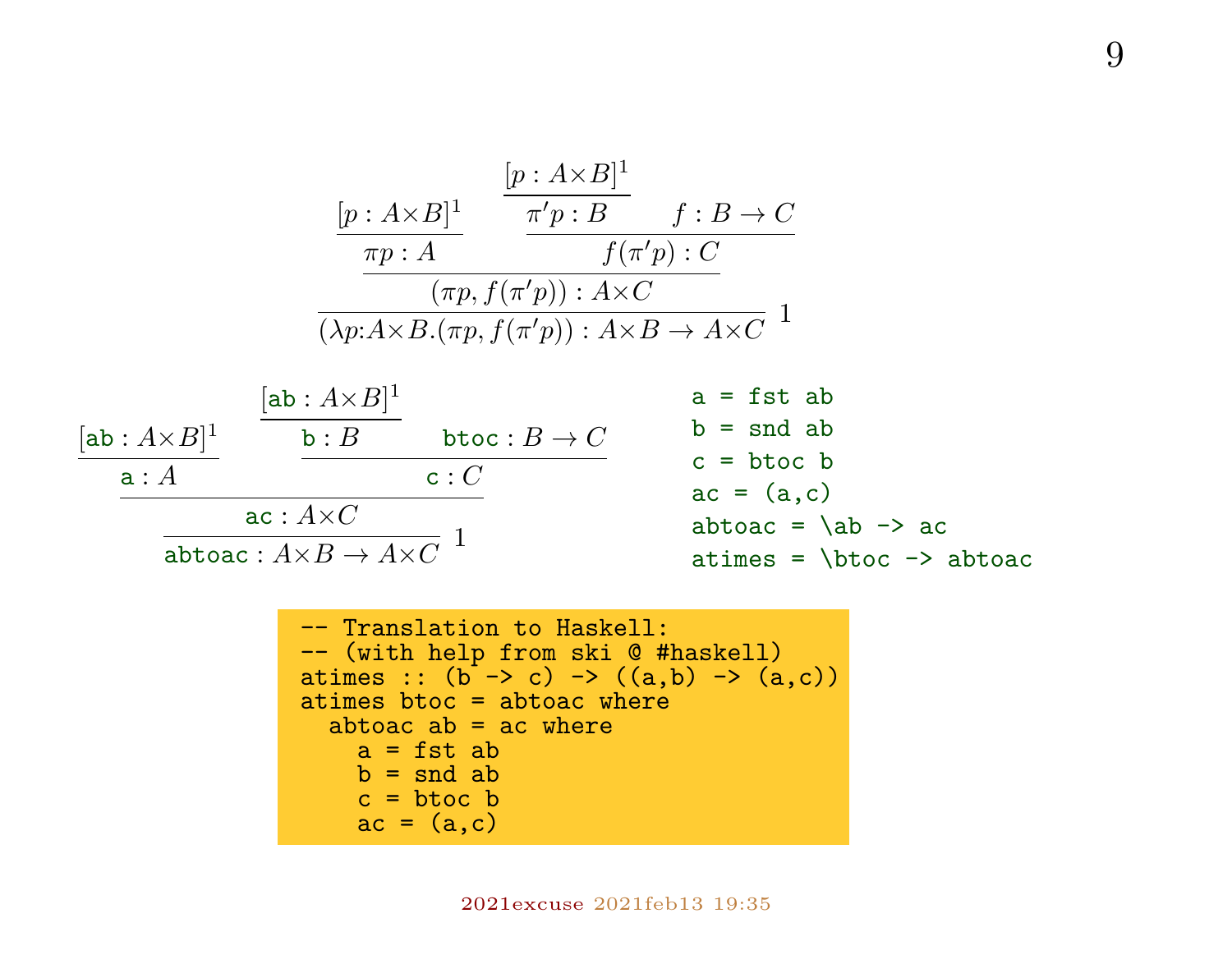Here's how [\[CWM,](#page-49-2) section III.1] defines universals:

**Definition.** If  $S: D \to C$  is a functor and c an object of  $C$ , a universal arrow from  $c$  to  $S$  is a pair  $\langle r, u \rangle$  consisting of an object r of D and an arrow  $u : c \to Sr$  of C, such that to every pair  $\langle d, f \rangle$ with d an object of D and  $f: c \rightarrow Sd$  an arrow of C, there is a unique arrow  $f': r \to d$  of D with  $Sf' \circ u = f$ .

This is too hard for my tiny brain. Solution: I need types, diagrams, a way to use other letters and fonts, and examples.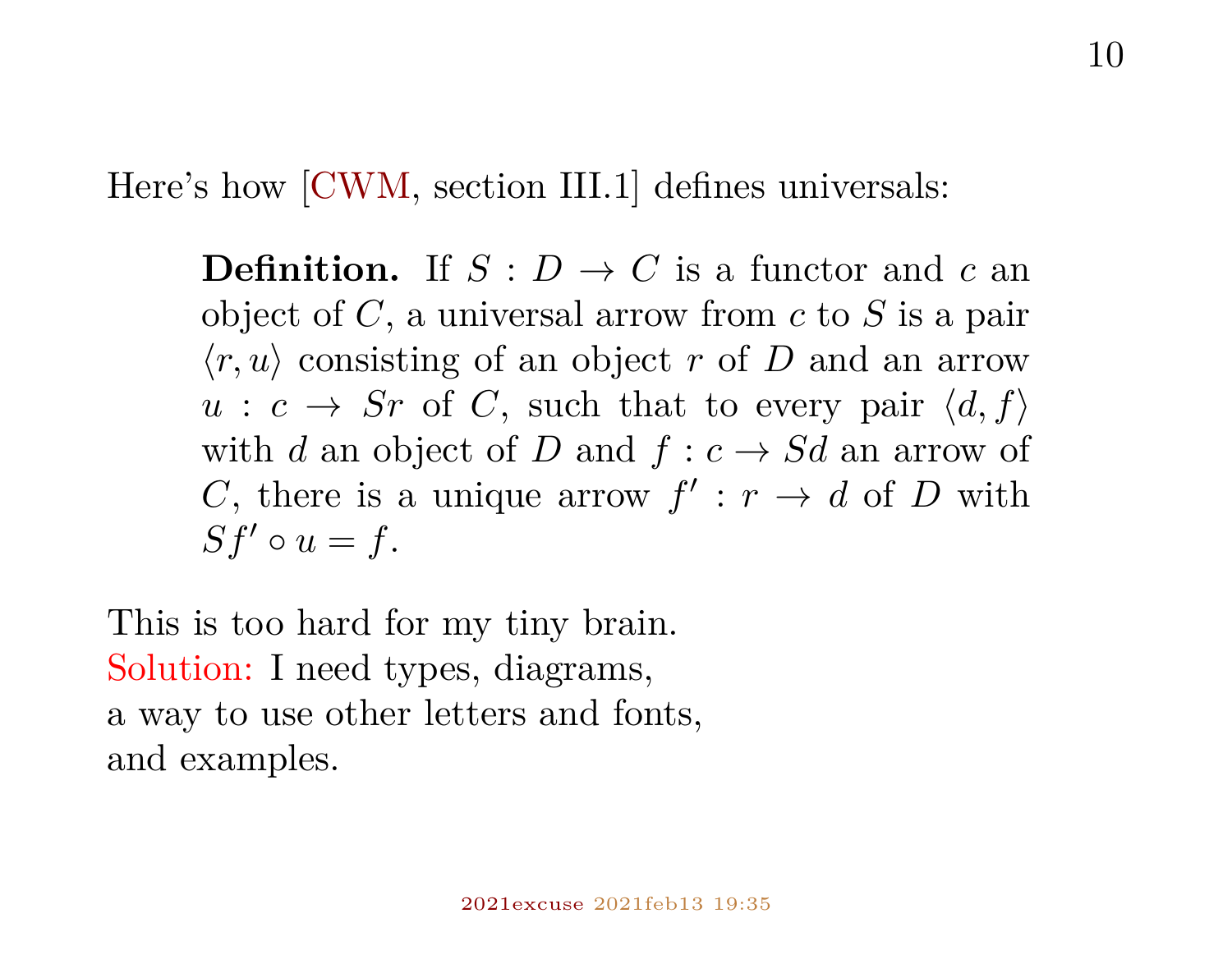

$$
\begin{array}{c}\n c \\
 \downarrow \text{univ} \\
 r \longmapsto \text{S}r \\
 \exists ! f' \downarrow \longmapsto \text{S}d \\
 \forall d \longmapsto \text{S}d\n \end{array}
$$

$$
D \xrightarrow{R} C
$$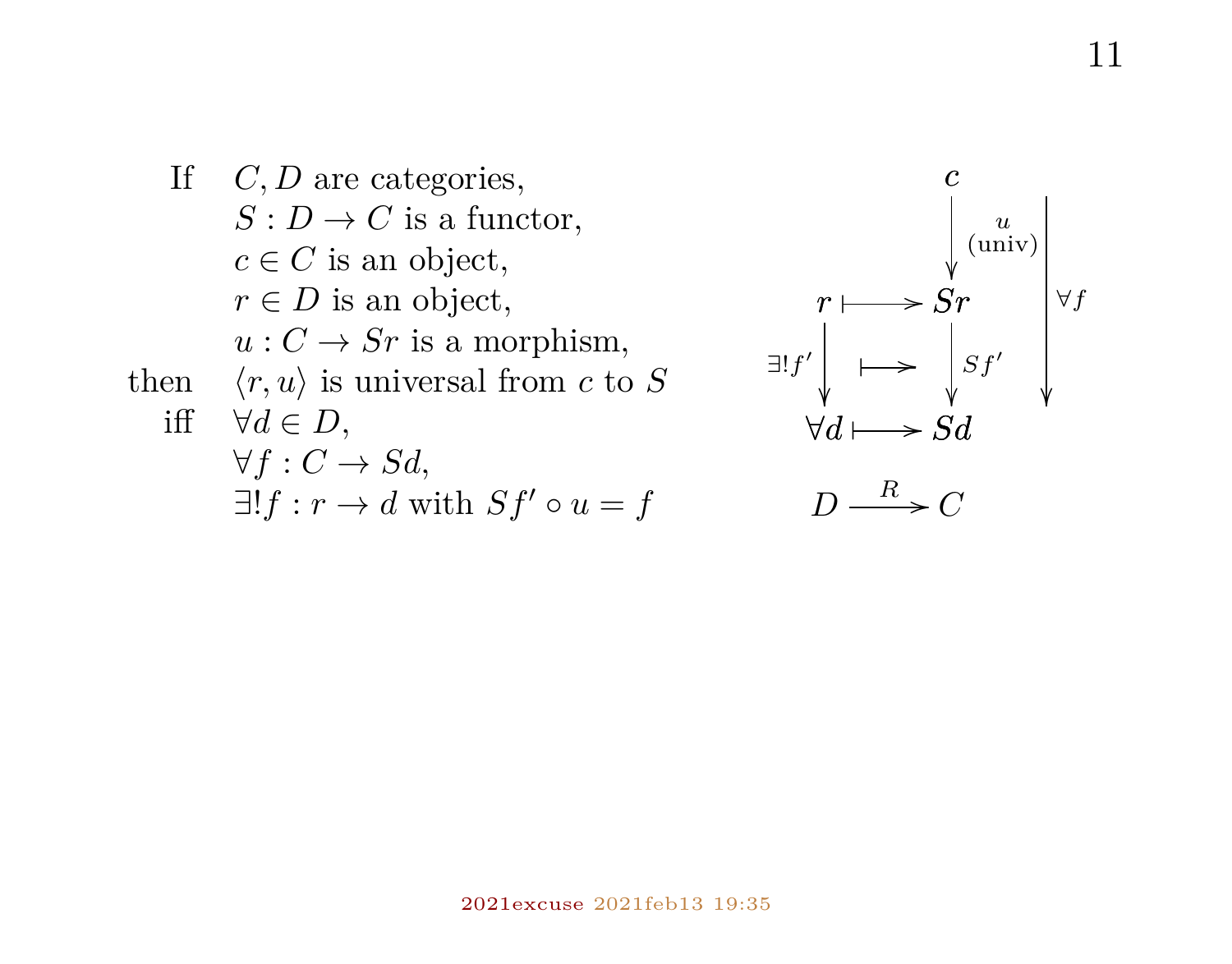



$$
\mathbf{B}\longrightarrow^R\mathbf{A}
$$

↑ Looks like Type Theory

↑ Looks like Freyd's notation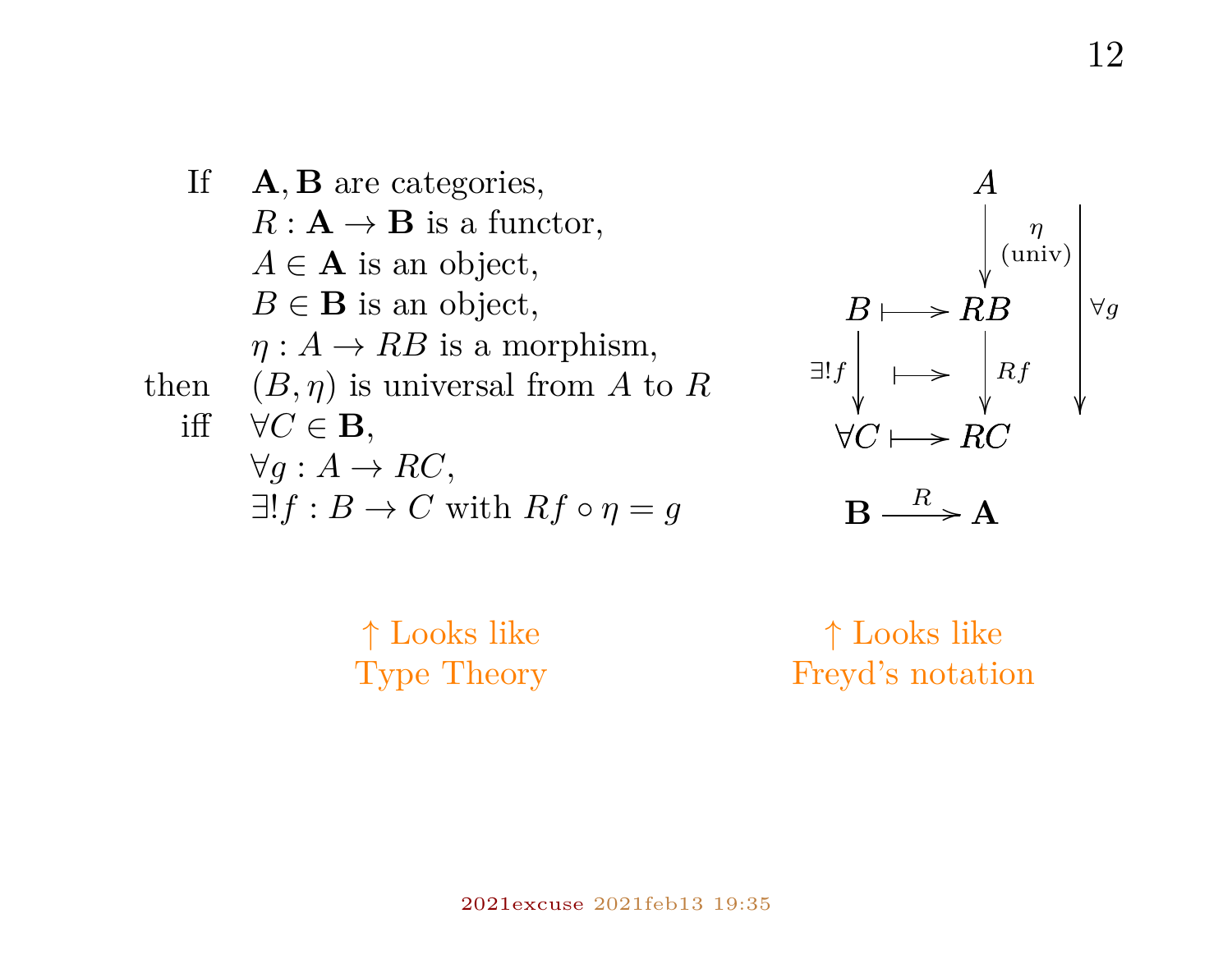$$
\begin{array}{c}\n1 \\
\downarrow \text{ (univ)} \\
\mathbb{Z}[x] \longmapsto U\mathbb{Z}[x] \\
\exists! f \downarrow \longmapsto \downarrow \text{ Rf} \\
\forall R \longmapsto UR\n\end{array}
$$

Rings  $\stackrel{U}{\longrightarrow}$  Set

If Set, Rings are categories, (ok)  $U: \mathbf{Rings} \to \mathbf{Set}$  is a functor, (ok:  $U =$  underlying set)<br>  $1 \in \mathbf{Set}$  is an object, (ok:  $1 = \{ * \}$ )  $(\text{ok: } 1 = \{*\})$  $\mathbb{Z}[x] \in \mathbf{Rings}$  is an object, (ok)  $\lceil x \rceil : 1 \to U \mathbb{Z}[x]$  is a morphism,  $(\text{ok: } \lceil x \rceil (*) = x)$ then  $(\mathbb{Z}[x], \ulcorner x \urcorner)$  is universal from A to R iff  $\forall R \in \mathbf{R}$ ings,  $\forall\ulcorner a\urcorner: 1 \to UR.$  $\exists! f : \mathbb{Z}[x] \to R$  with  $Uf \circ \ulcorner x \urcorner = \ulcorner a \urcorner$  (ok:  $f(P(x)) = P(a)$ )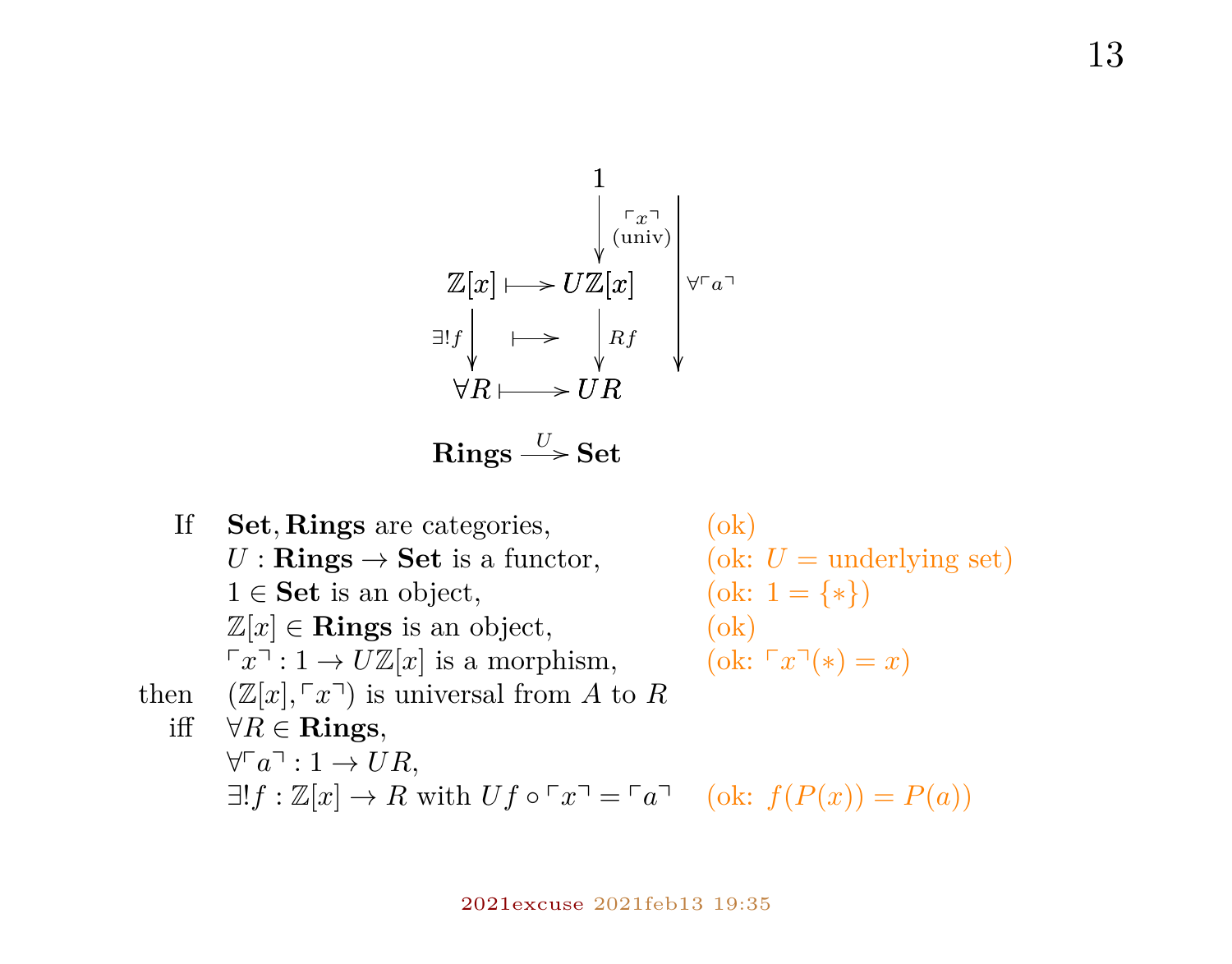## **Internal views**

## The internal view of a function:

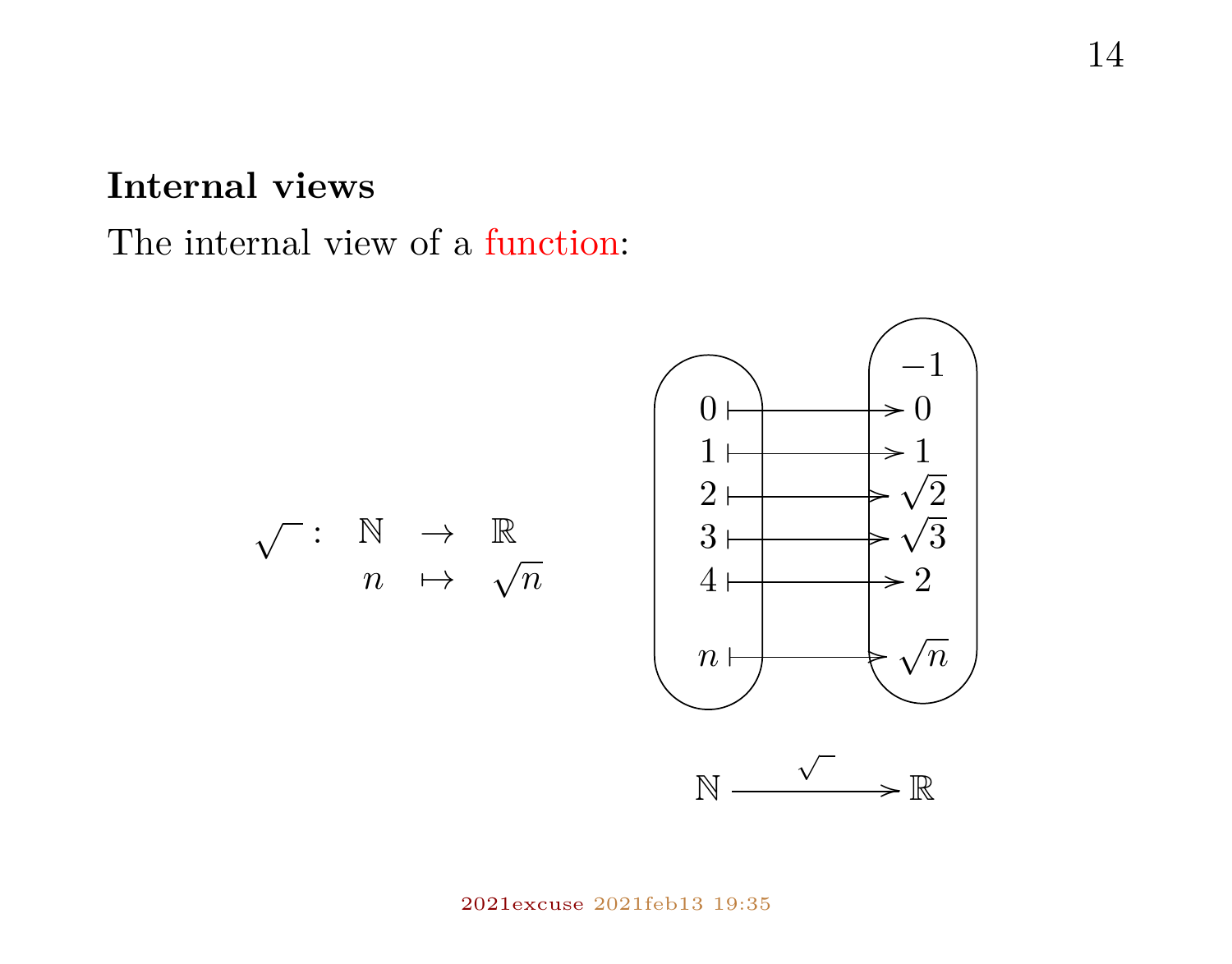#### **The internal view of a functor**

Above usually means inside. (CAI) The image of a diagram above **A** by a functor  $F : \mathbf{A} \to \mathbf{B}$ is a a diagram with the same shape above B. (CFSh)



In this case we don't draw the arrows like  $A_1 \mapsto FA_1$  because there would be too many of them — we leave them implicit.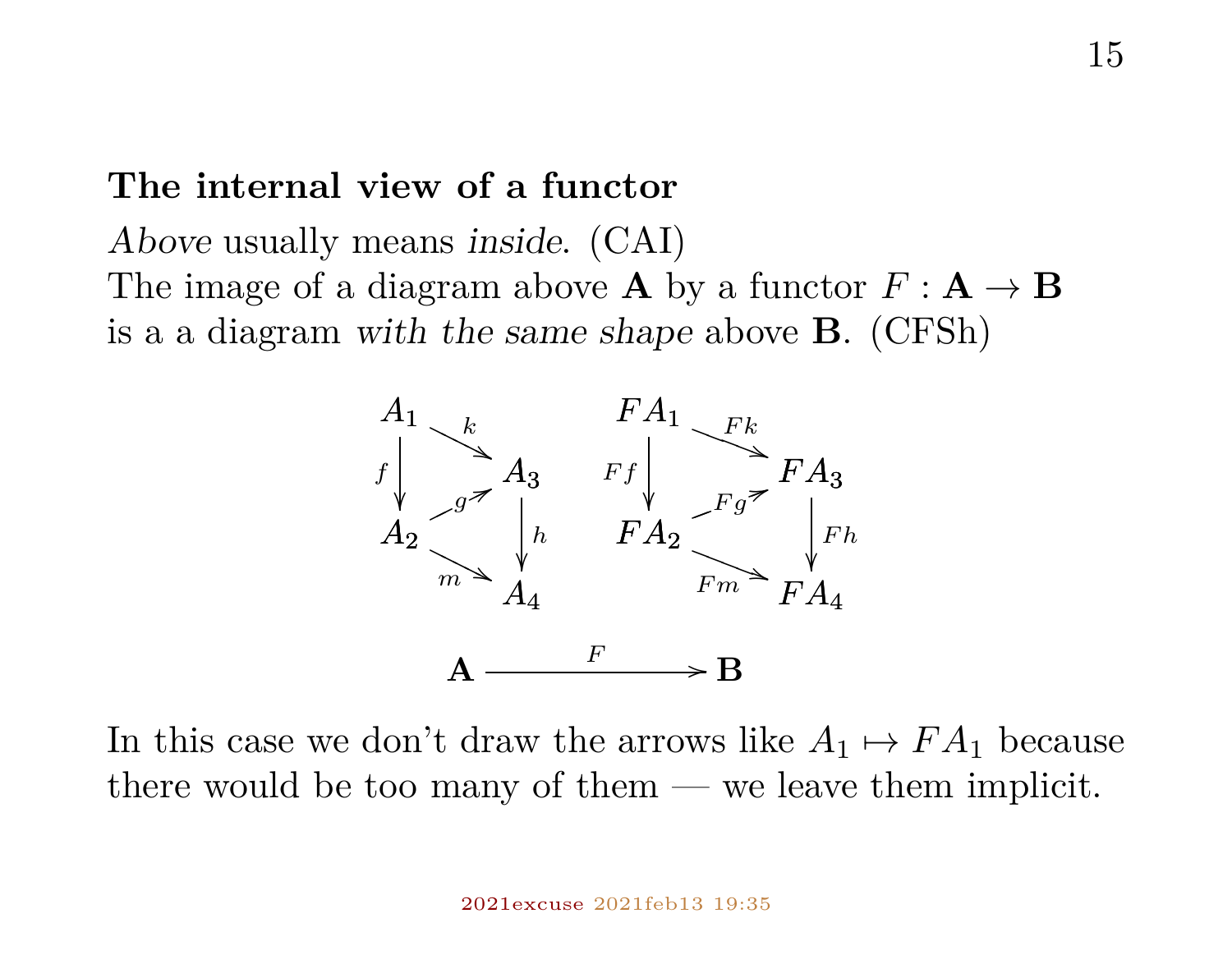### **The internal view of a functor (2)**

We say that the diagram in the previous slide is an internal view of the functor  $F$ . To draw the internal view of the functor  $F: \mathbf{A} \to \mathbf{B}$  we start with a diagram in **A** that is made of two generic objects and a generic morphism between them. We get this:

$$
C \mapsto FC
$$
  
\n
$$
g \downarrow \mapsto \downarrow Fg
$$
  
\n
$$
D \mapsto FD
$$
  
\n
$$
A \xrightarrow{F} B
$$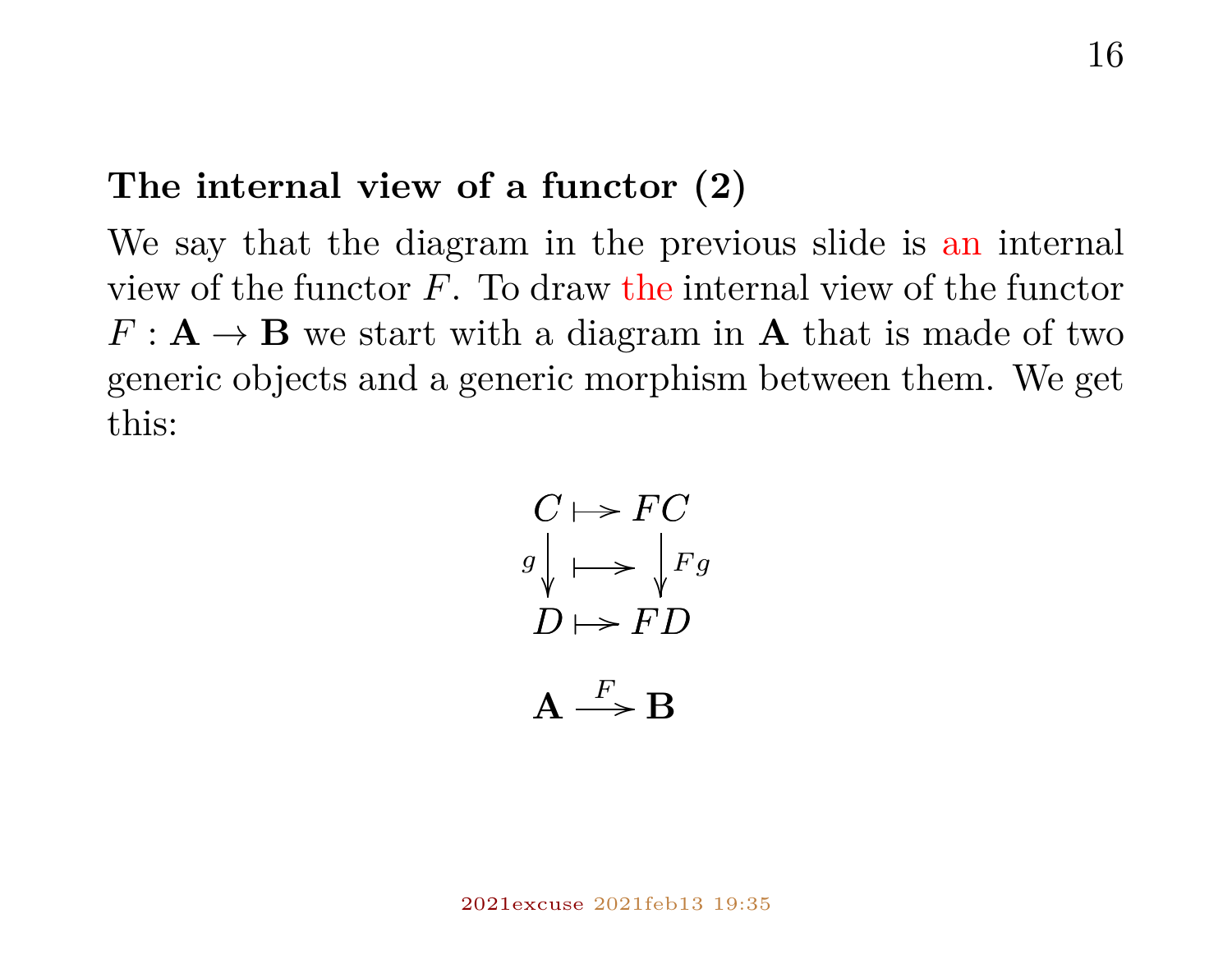## **The internal view of a functor (3)**

Any arrow of the form  $\alpha \mapsto \beta$  above a functor arrow  $\mathbf{A} \stackrel{F}{\to} \mathbf{B}$  is interpreted as saying that F takes  $\alpha$  to  $\beta$ , or, that  $F\alpha$  reduces to  $β$ . So this diagram

$$
B \longmapsto A \times B
$$
  
\n $f \downarrow \longmapsto \downarrow \lambda p.(\pi p, f(\pi' p))$   
\n $C \longmapsto A \times C$   
\nSet  $\stackrel{(A \times )}{\longrightarrow} Set$ 

defines  $(A \times)$  as:

$$
(A\times)0 := \lambda B. A \times B,(A\times)1 := \lambda f.\lambda p.( \pi p, f( \pi' p)).
$$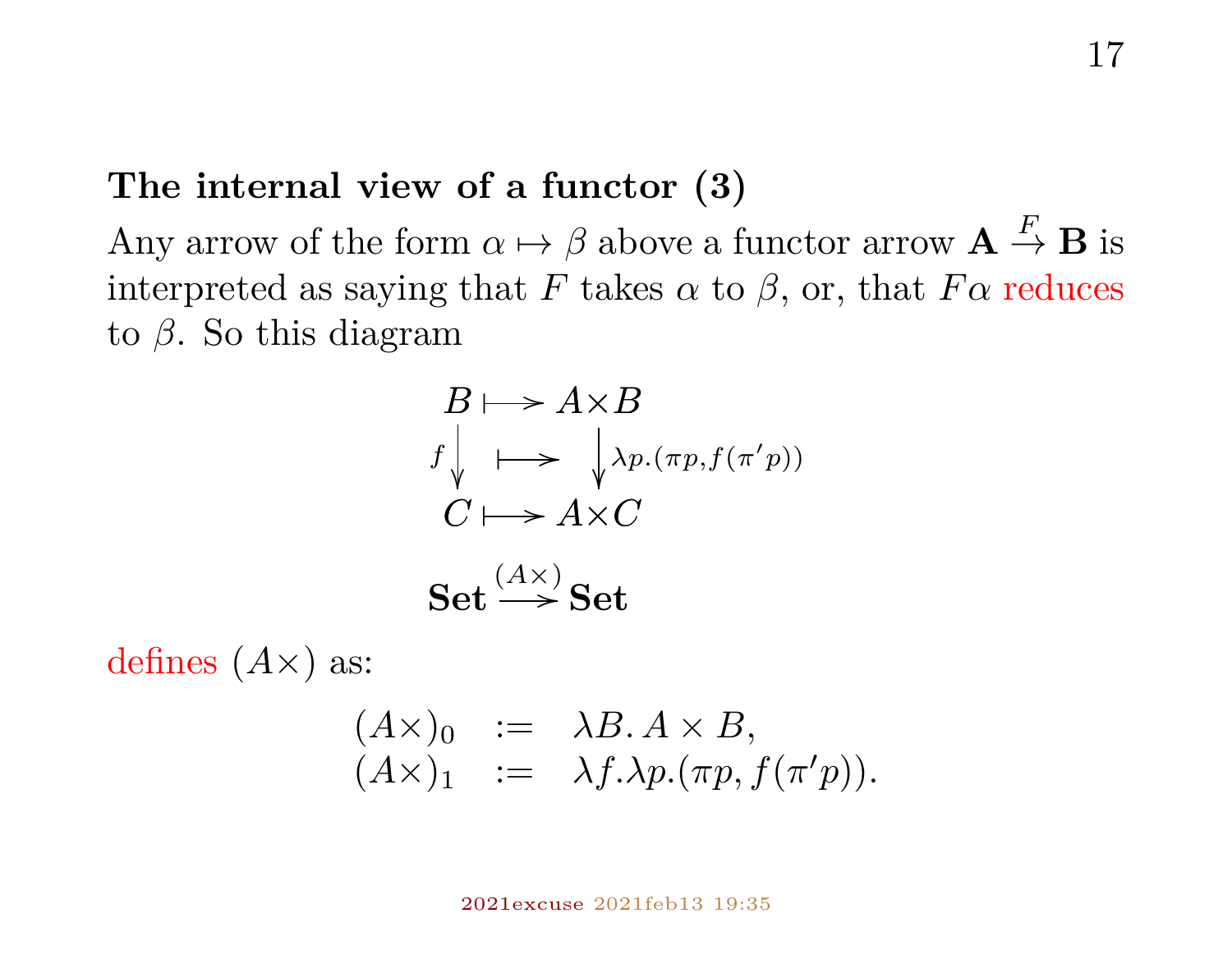## **The internal view of a functor (4)**

Here the codomain of  $F$  is **Set**, and so we can also use the internal view of  $(A\times)f$  to define  $(A\times)_{1}...$ 

$$
B \longmapsto A \times B \qquad (a, b)
$$
  
\n
$$
f \downarrow \longmapsto \downarrow (A \times) f \qquad \downarrow \qquad \downarrow
$$
  
\n
$$
C \longmapsto A \times C \qquad (a, f(b)) \qquad (\pi p, f(\pi' p))
$$
  
\nSet  $\xrightarrow{(A \times)} \text{Set}$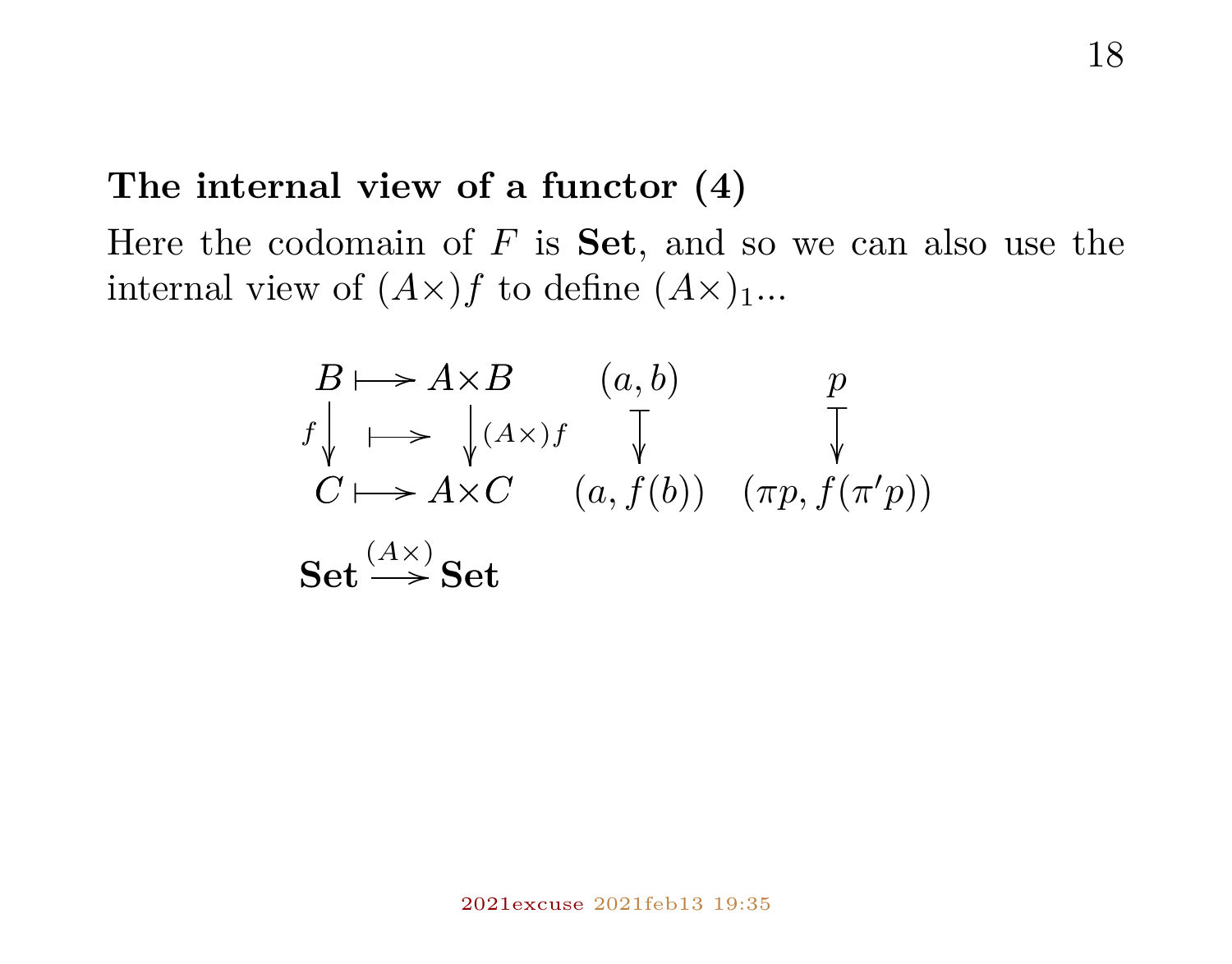## **How to draw the internal view of a NT**

If  $F, G : \mathbf{A} \to \mathbf{B}$  are functors from **A** to **B**,  $T: F \to G$  is a natural transformation from F to G, and  $h: C \to D$  is a morphism in **A**, then  $Th$  is a commutative square in **B**.

How do we visualise this?

How do we visualise this with all details?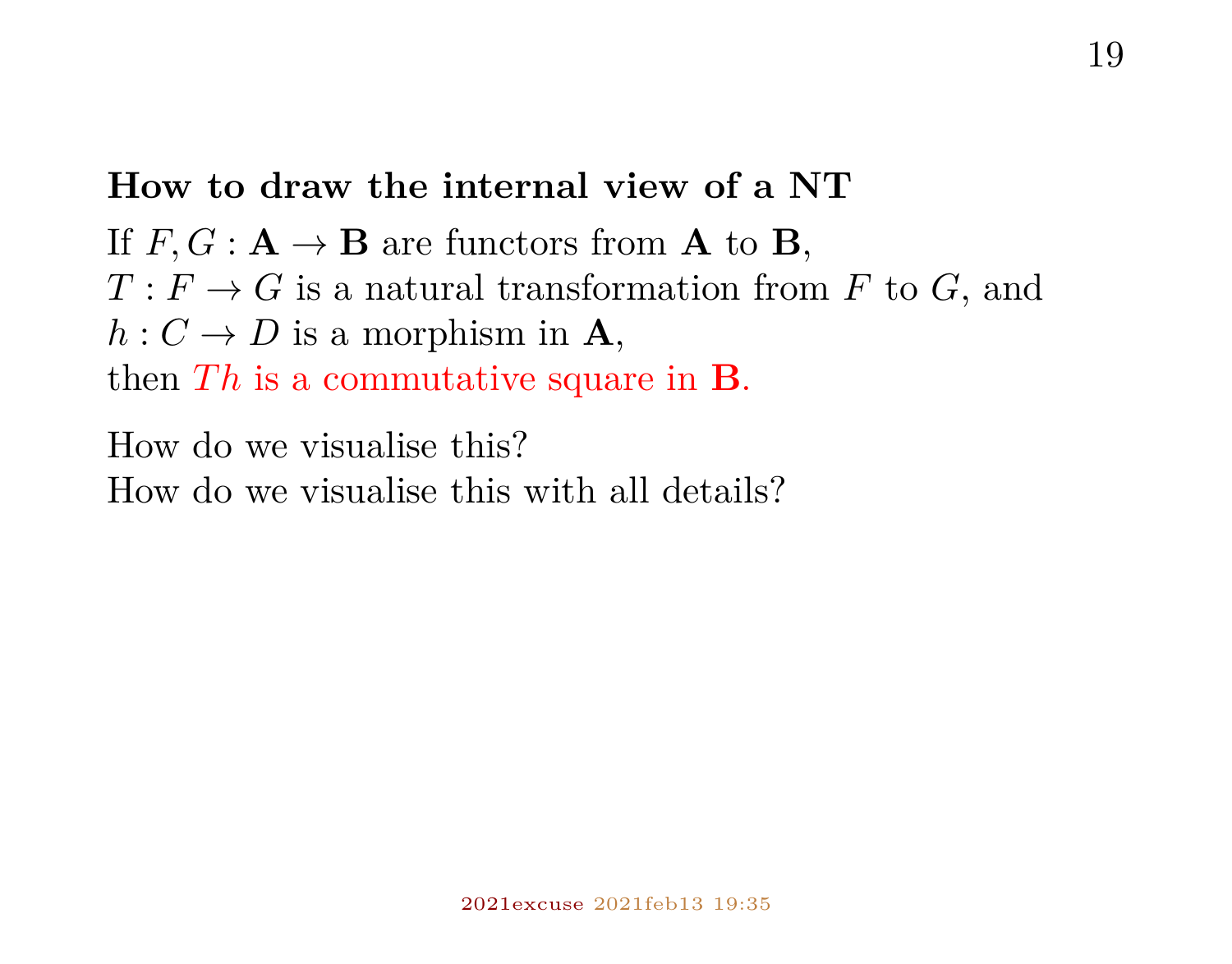20

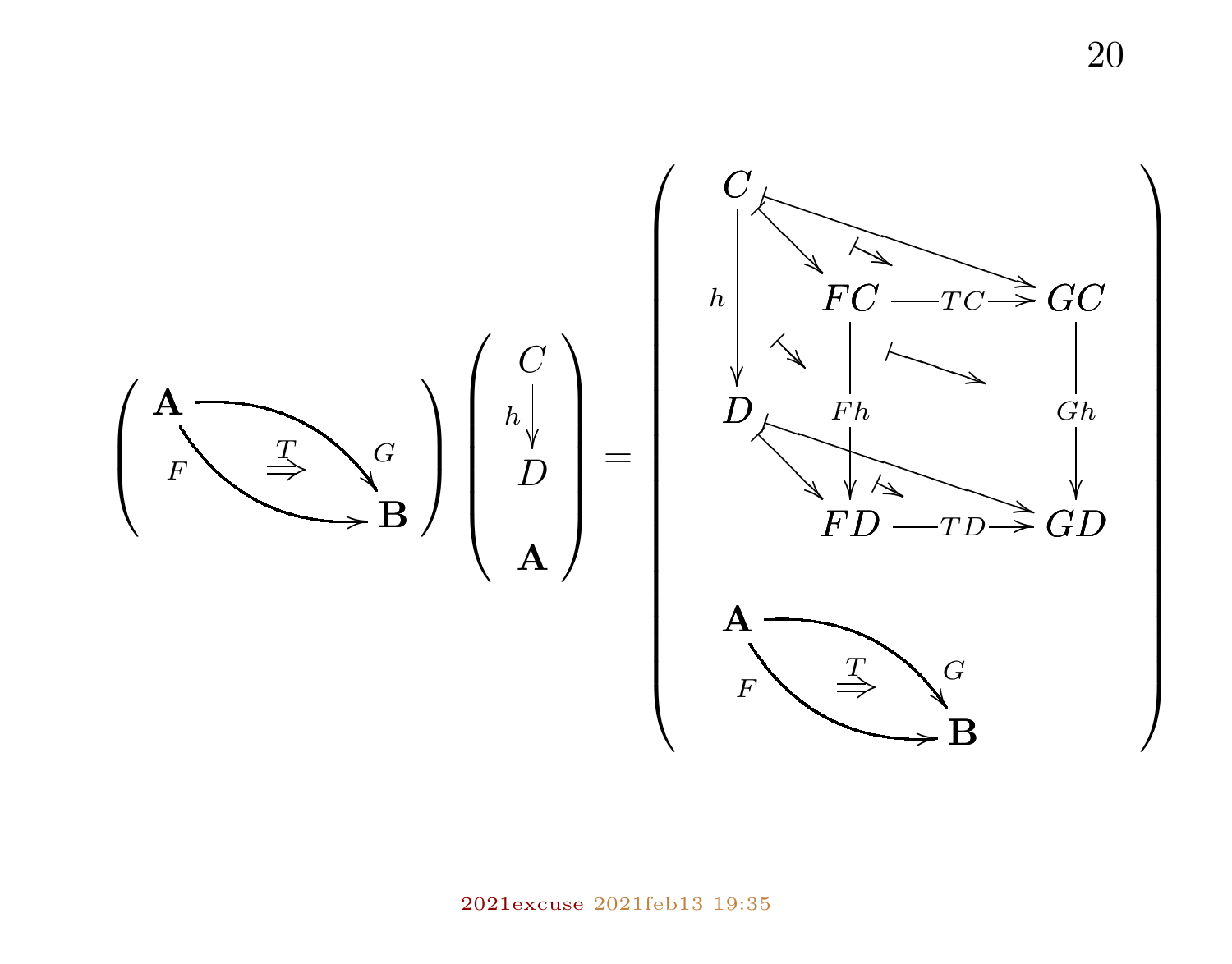$$
\begin{array}{ccc}\nC & FC \xrightarrow{TC} GC \\
h & Fh & Fg \\
D & FD \xrightarrow{TD} GD\n\end{array}
$$

$$
\mathbf{A} \xrightarrow{T} \mathbf{B}
$$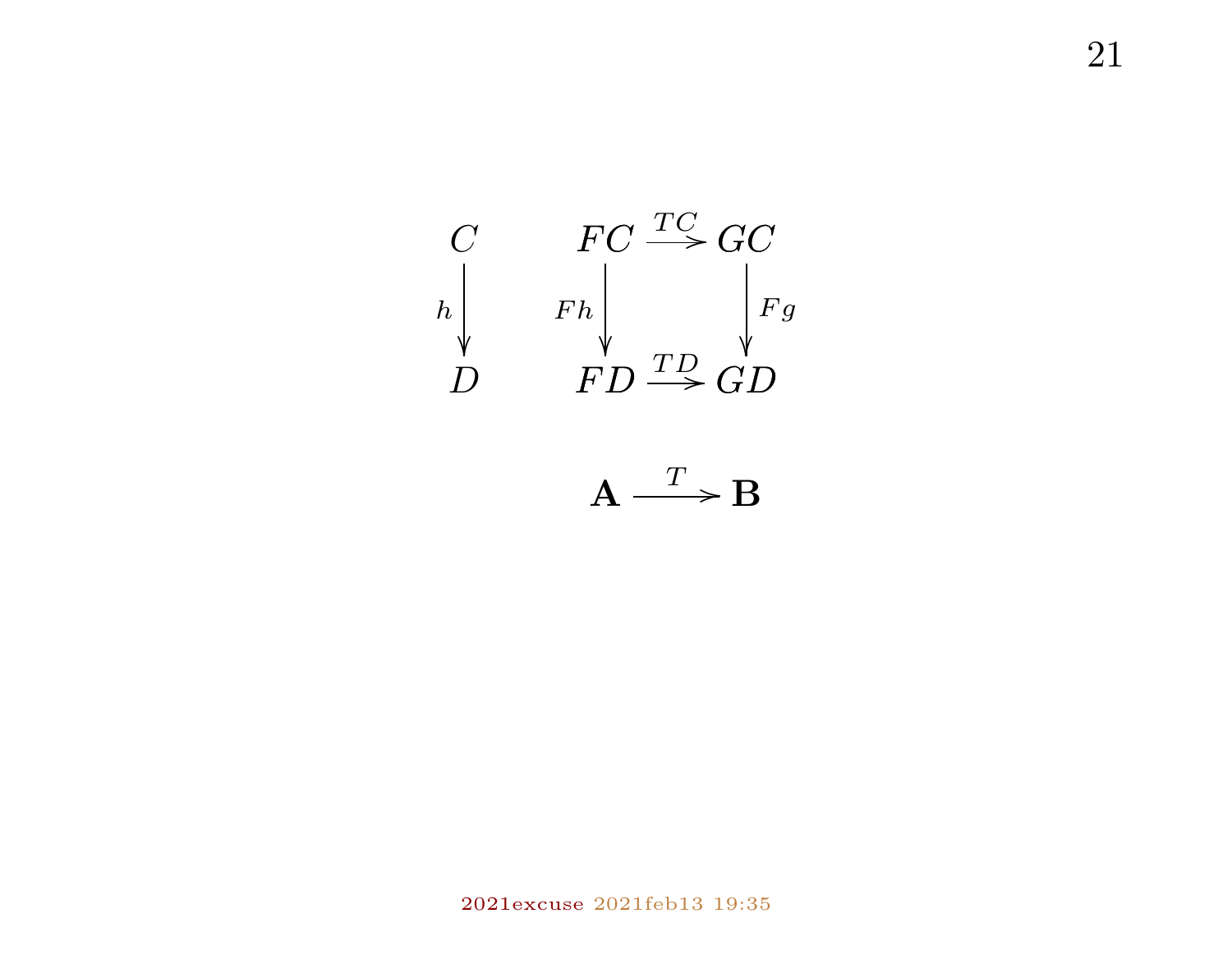## **Trailer: Yoneda in a particular case** (With a representable functor... [\[FavC,](#page-49-0) section 7.7])

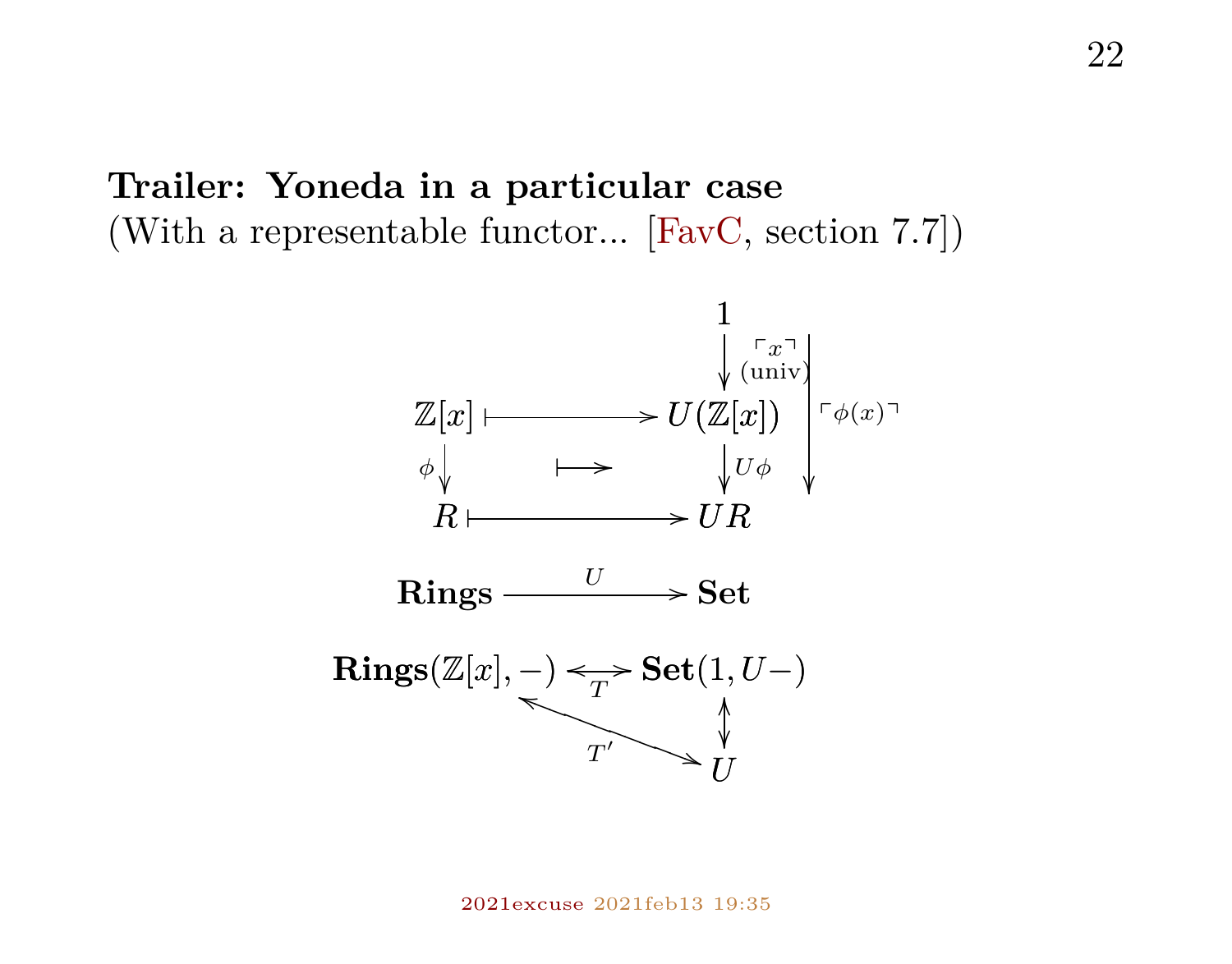## **Trailer: (right) Kan Extensions** (From [\[FavC,](#page-49-0) section 7.9])





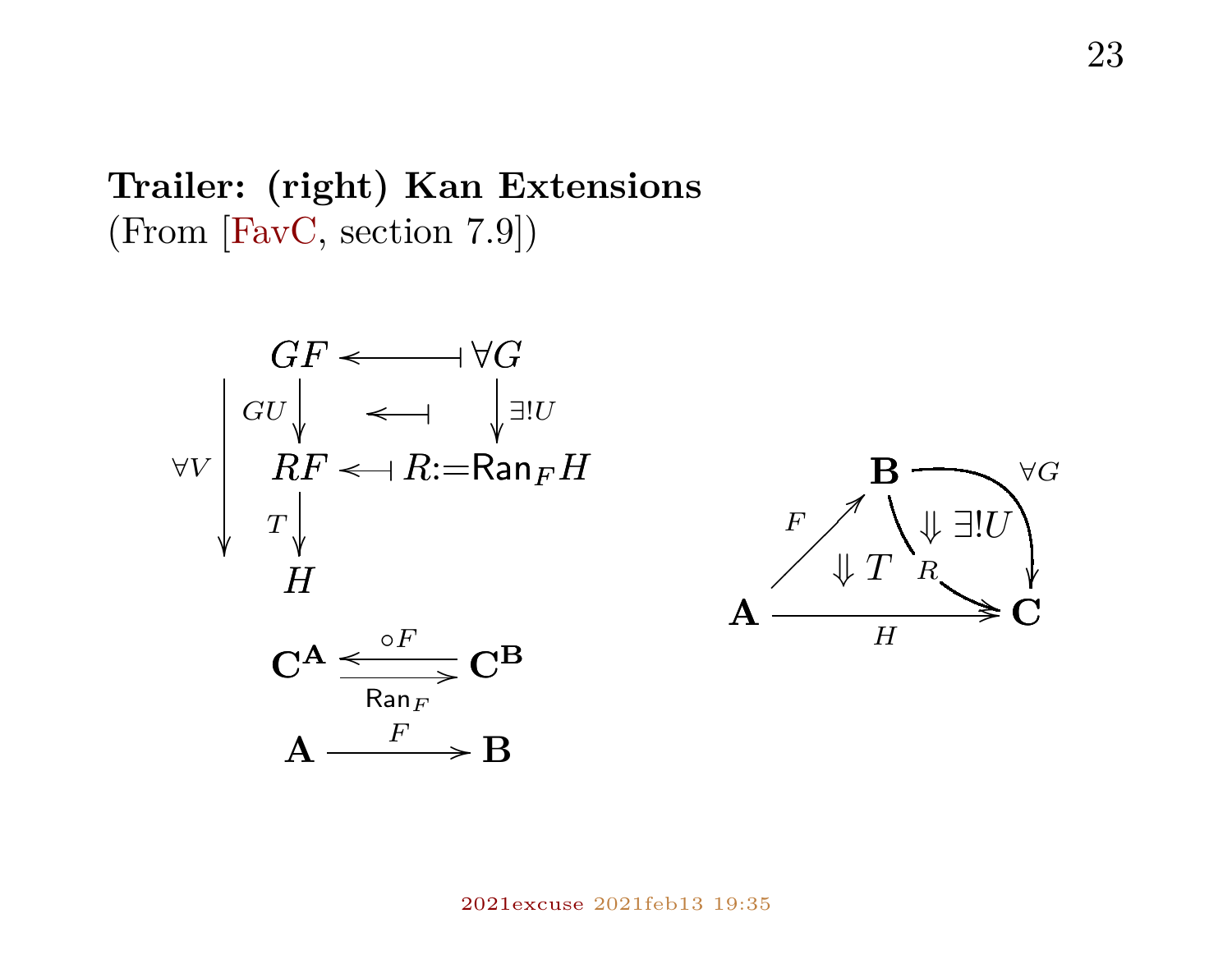**Introduction to Type Theory**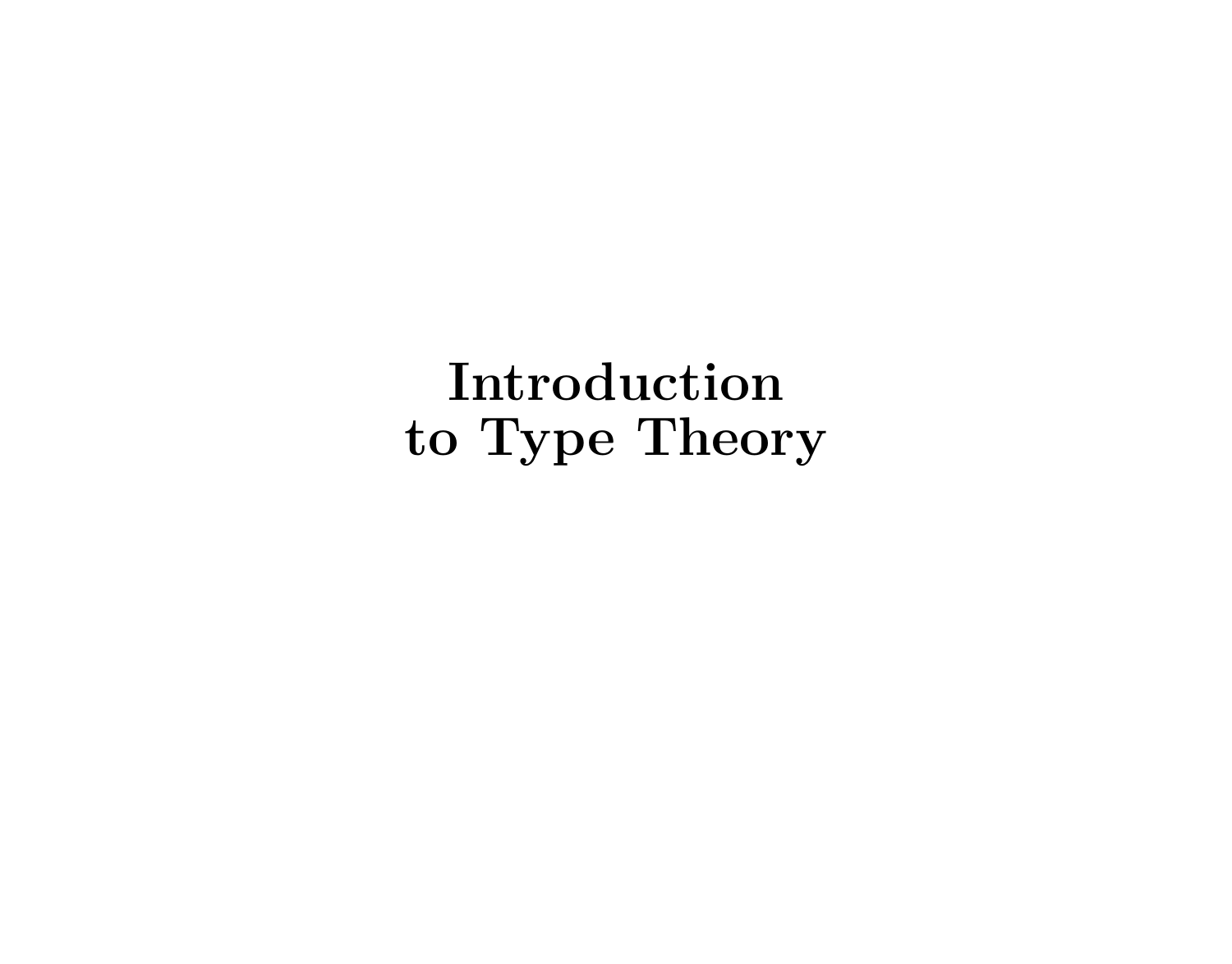## **A bit of untyped** λ**-calculus** If  $h = (\lambda a \cdot a + 4)$  then...

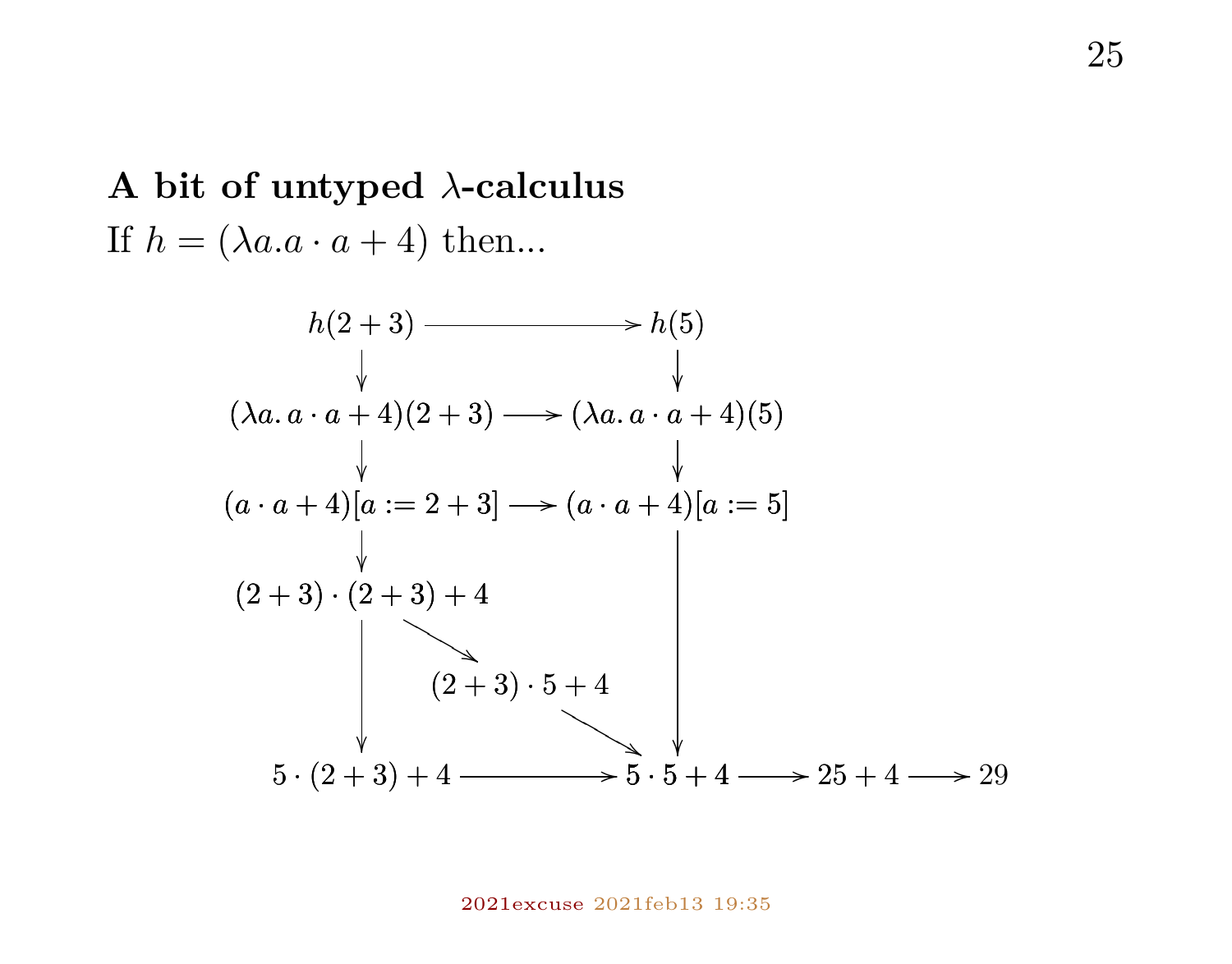## **Types after Discrete Mathematics**

If:

 $A = \{1, 2\},\$  $B = \{3, 4\},\,$  $C = \{30, 40\},\,$  $D = \{10, 20\},\,$ 

#### Then:

$$
A \times B = \begin{Bmatrix} (1,3), (1,4), \\ (2,3), (2,4) \end{Bmatrix}
$$
  
\n
$$
B \to C = \left\{ \begin{Bmatrix} (3,30), \\ (4,30) \end{Bmatrix}, \begin{Bmatrix} (3,30), \\ (4,40) \end{Bmatrix}, \begin{Bmatrix} (3,40), \\ (4,30) \end{Bmatrix}, \begin{Bmatrix} (3,40), \\ (4,40) \end{Bmatrix} \right\}
$$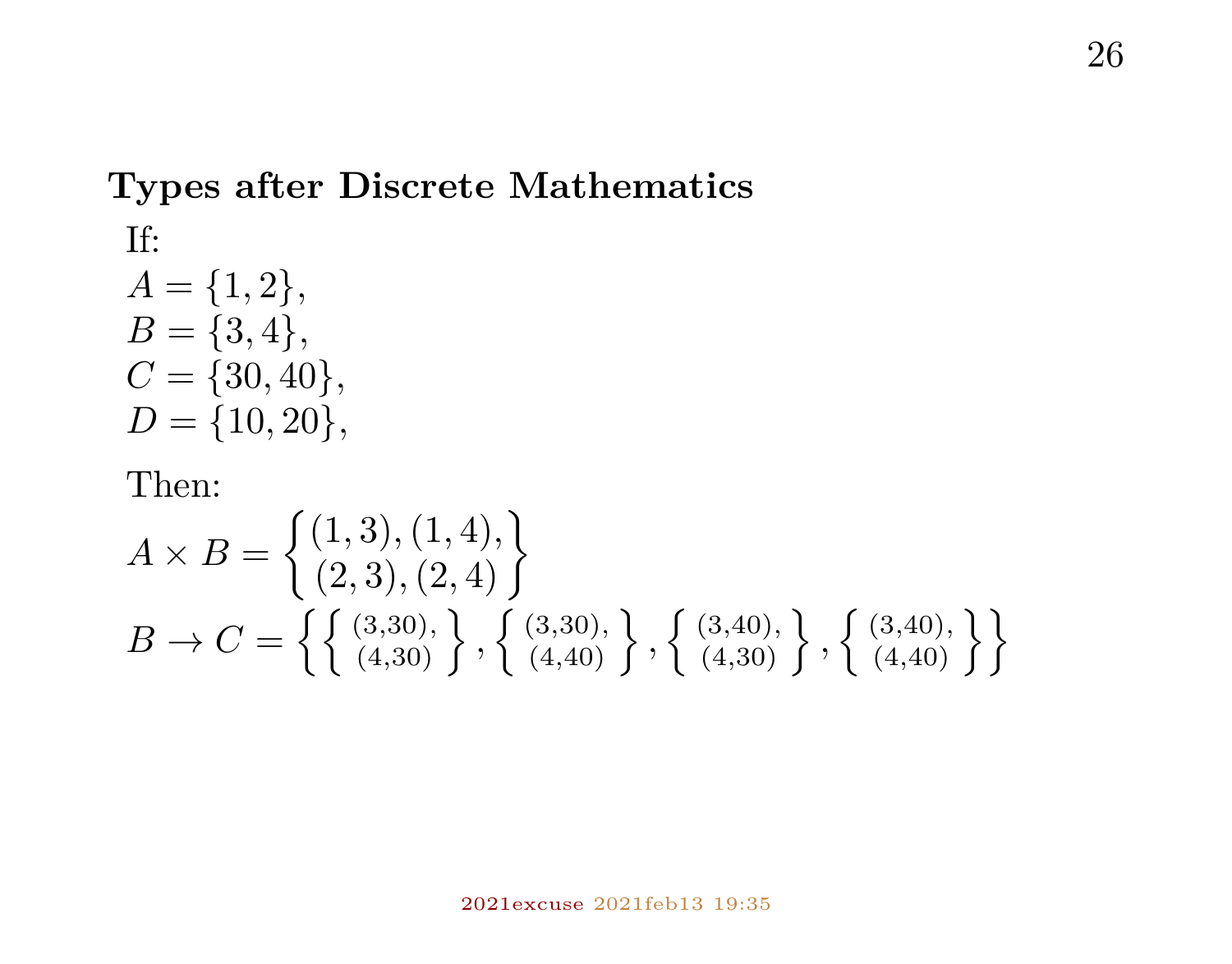If we know (the values of)  $a, b, f$ then we know (the value of)  $(a, f(b))$ . If  $(a, b) = (2, 3)$  and  $f = \{ (3, 30), (4, 40) \}$ then  $(a, f(b)) = (2, 30)$ .

In trees:

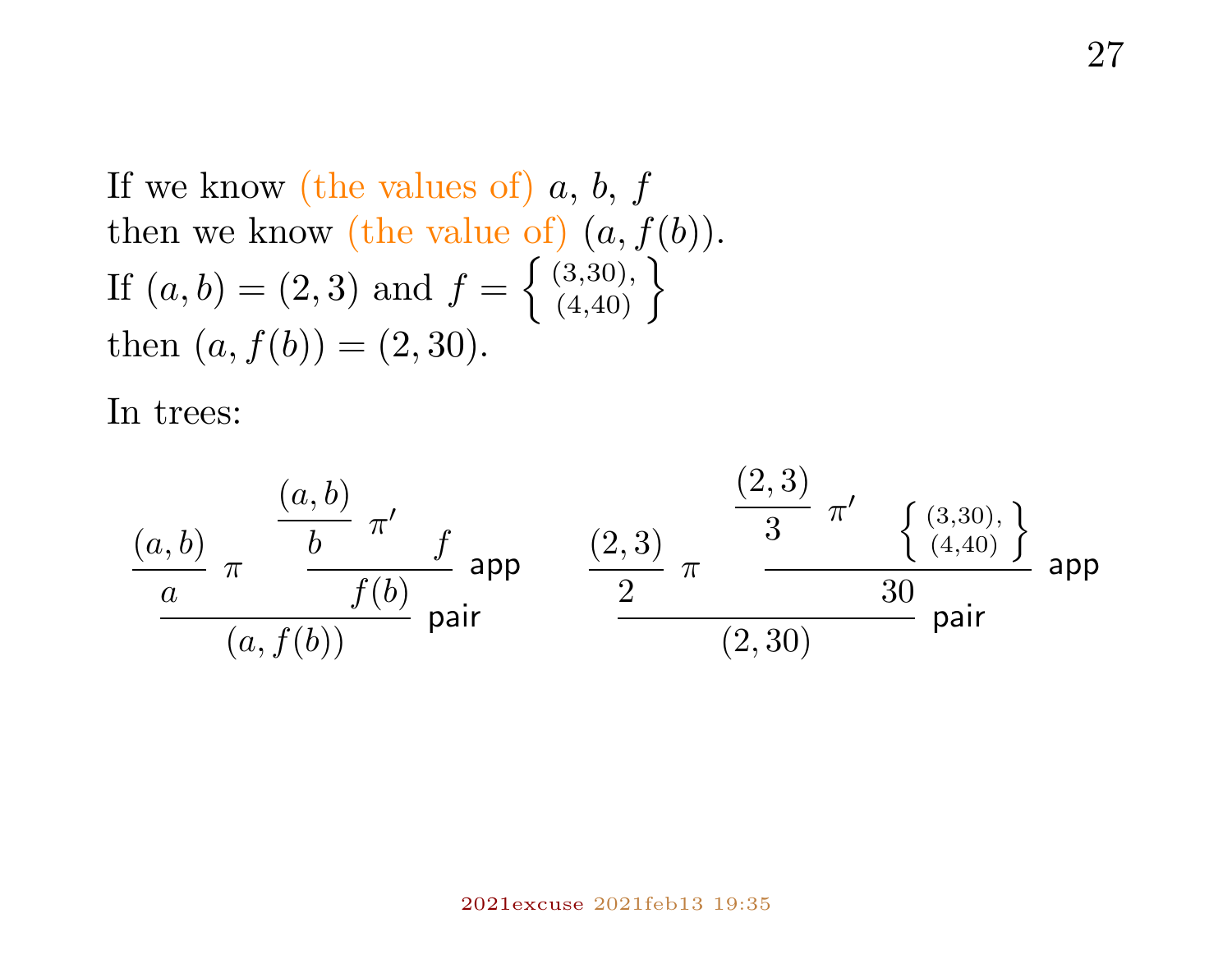If we know the types of  $a, b, f$ we know the type of  $(a, f(b))$ . If we know the types of  $p, f$ we know the type of  $(\pi p, f(\pi' p))$ . If we know the types of  $p, f$ we know the type of  $(\lambda p : A \times B.(\pi p, f(\pi' p)))$ .

$$
\frac{(a,b): A \times B}{a:A} \pi \xrightarrow{\begin{array}{c} (a,b): A \times B \\ b:B \end{array}} \frac{\pi'}{f:B \to C} \text{ app} \n\frac{a:A}{(a,f(b)): A \times C} \text{ pair} \n\frac{p:A \times B}{\pi p:A} \pi \xrightarrow{\begin{array}{c} p:A \times B \\ \pi'p:B \end{array}} \frac{r}{f:B \to C} \text{ app} \n\frac{mp:A \times B}{(\pi p,f(\pi'p)): A \times C} \text{ pap} \n\frac{(\pi p,f(\pi'p)): A \times C}{(\lambda p:A \times B.(\pi p,f(\pi'p))): A \times B \to A \times C} \lambda
$$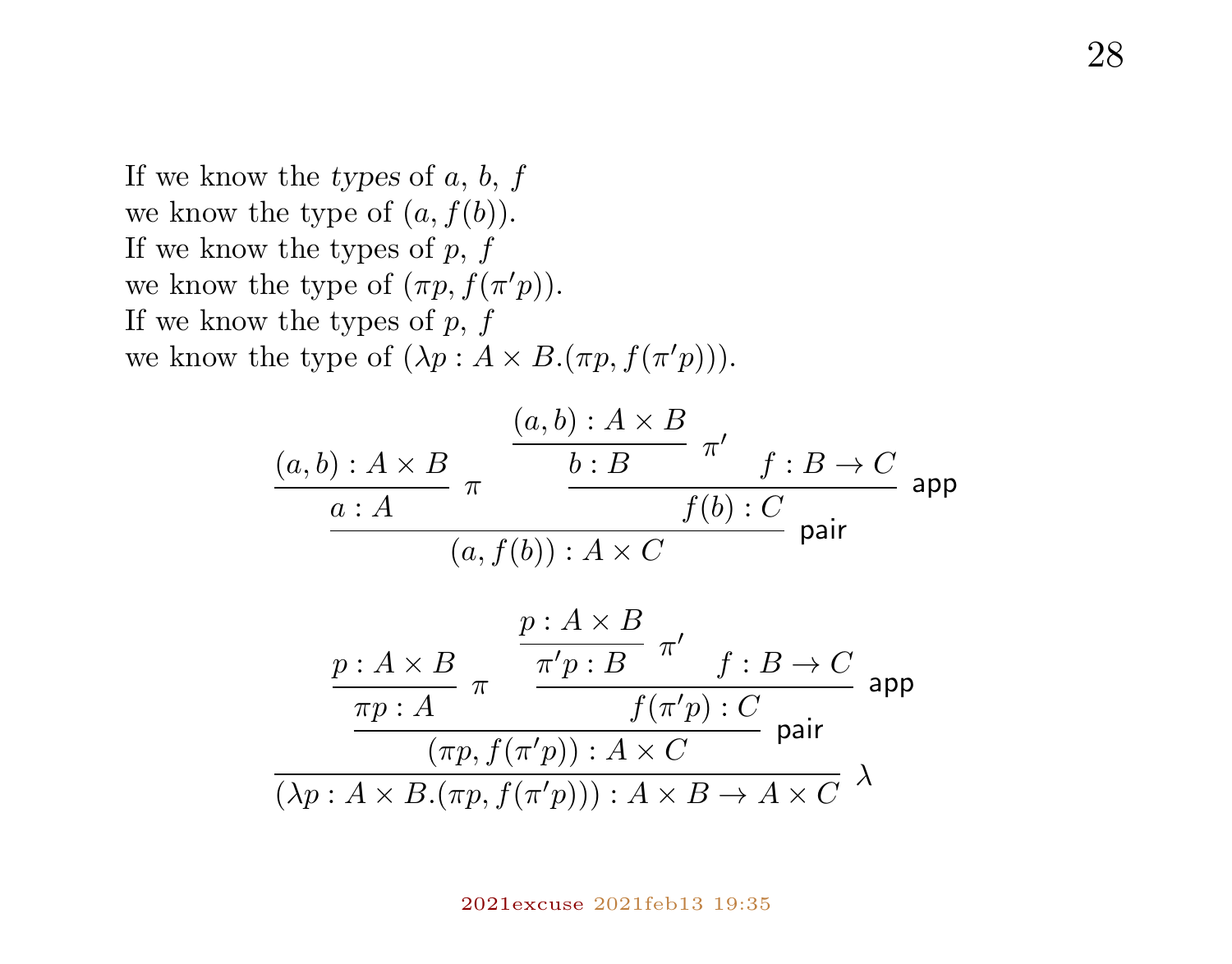#### Compare:





[2021excuse](http://angg.twu.net/math-b.html#2021-excuse-tt) 2021feb13 19:35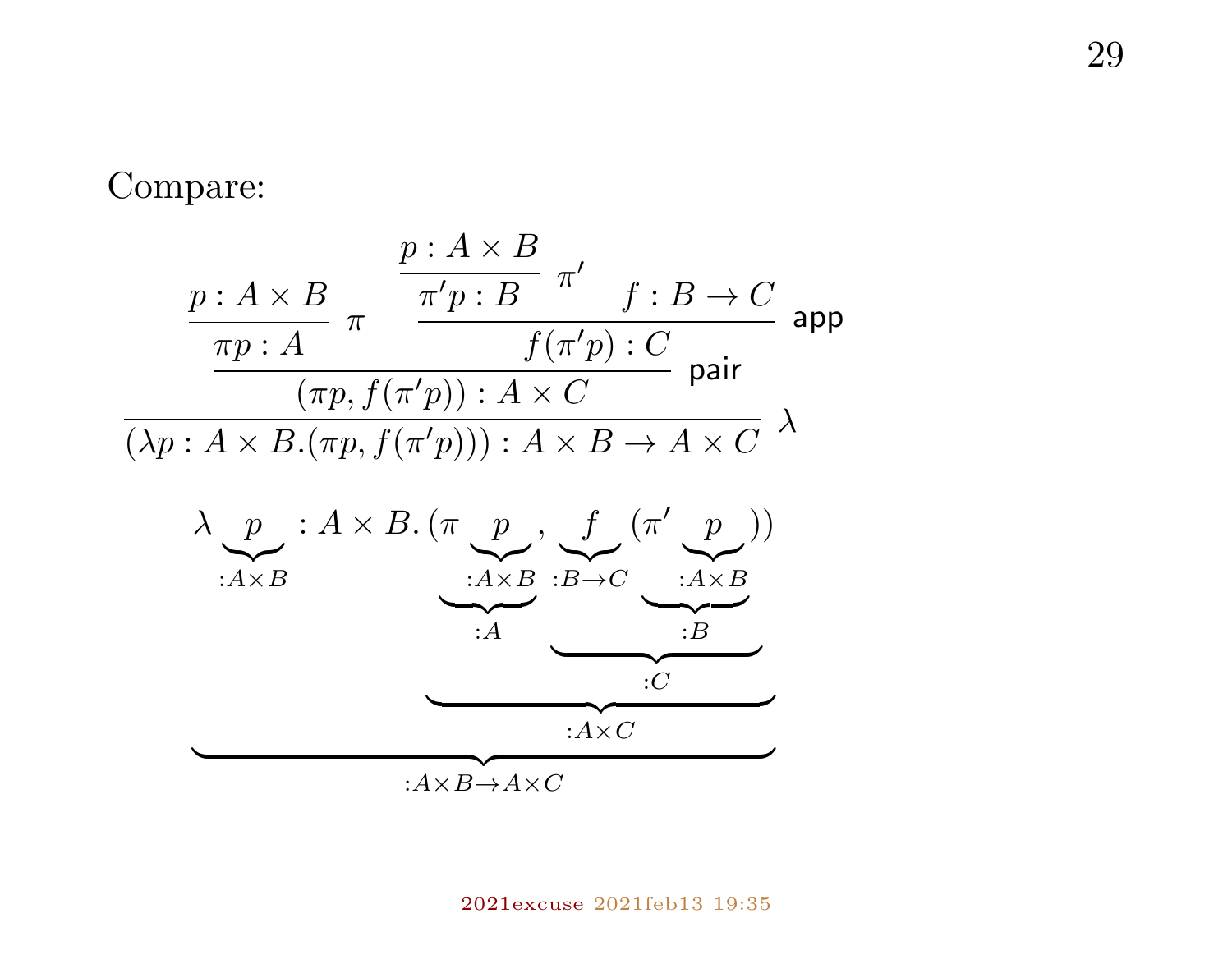## **Typing**

Idea: start with lots of type variables, look at the constraints induced by the underbraces, try to find a substitution that works...



$$
\begin{array}{ll} (C \Rightarrow) & A = C \times \\ (D \Rightarrow) & A = \_ \times D \\ (E \Rightarrow) & B = D \to E \\ (F \Rightarrow) & F = C \times E \\ (G \Rightarrow) & G = A \to F \end{array}
$$

First step:  $[A := C \times D]$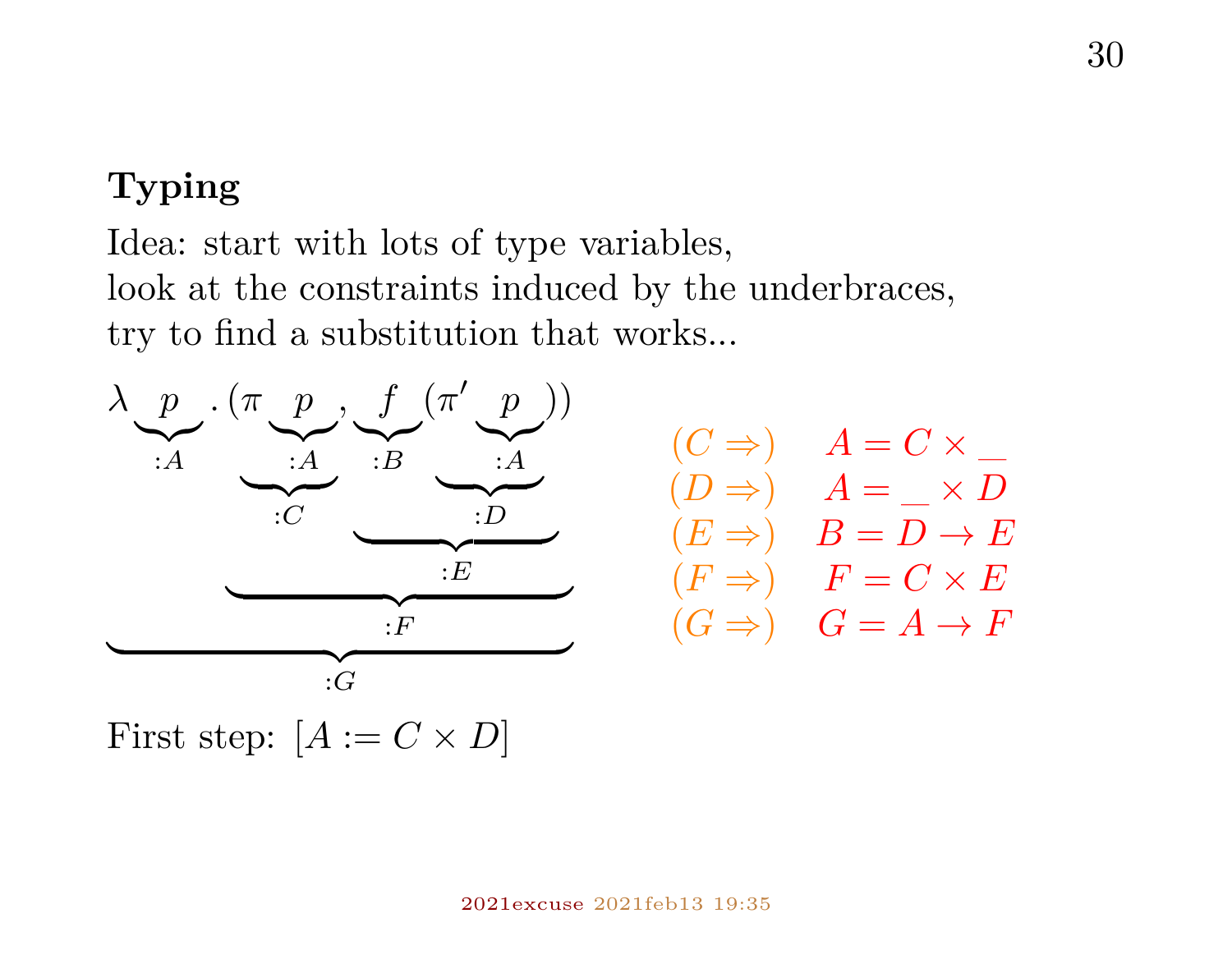In the previous slide all the constraints were red, meaning "not satisfied yet". Let's mark the ones that are satisfied in green and perform more substituions if needed...



$$
\begin{array}{ccc} (C \Rightarrow) & C \times D = C \times \\ (D \Rightarrow) & C \times D = \_ \times D \\ (E \Rightarrow) & B = D \to E \\ (F \Rightarrow) & F = C \times E \\ (G \Rightarrow) & G = C \times D \to F \end{array}
$$

 $F := C \times E$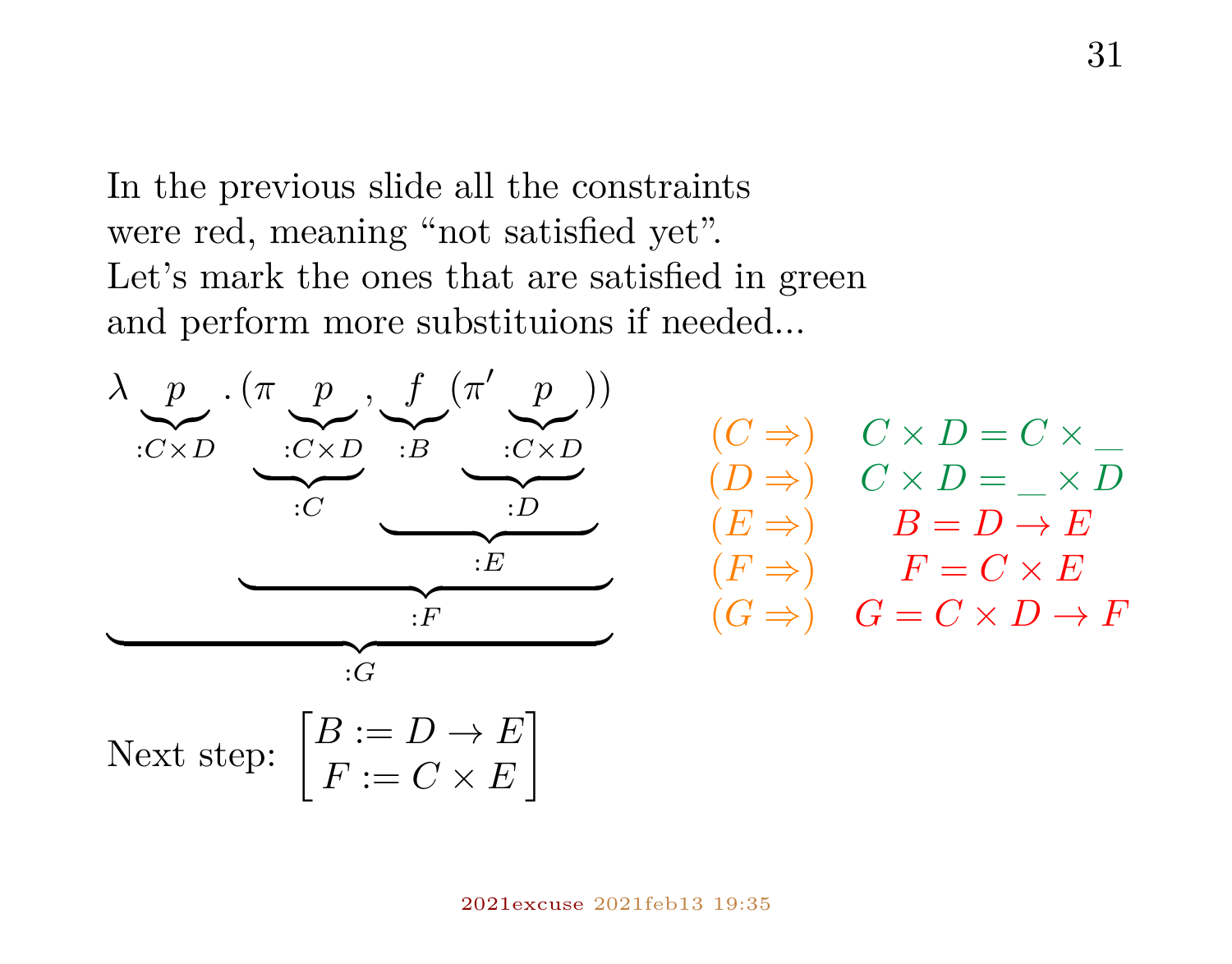## Let's do it

again...



Next step:  $[G := C \times D \to C \times E]$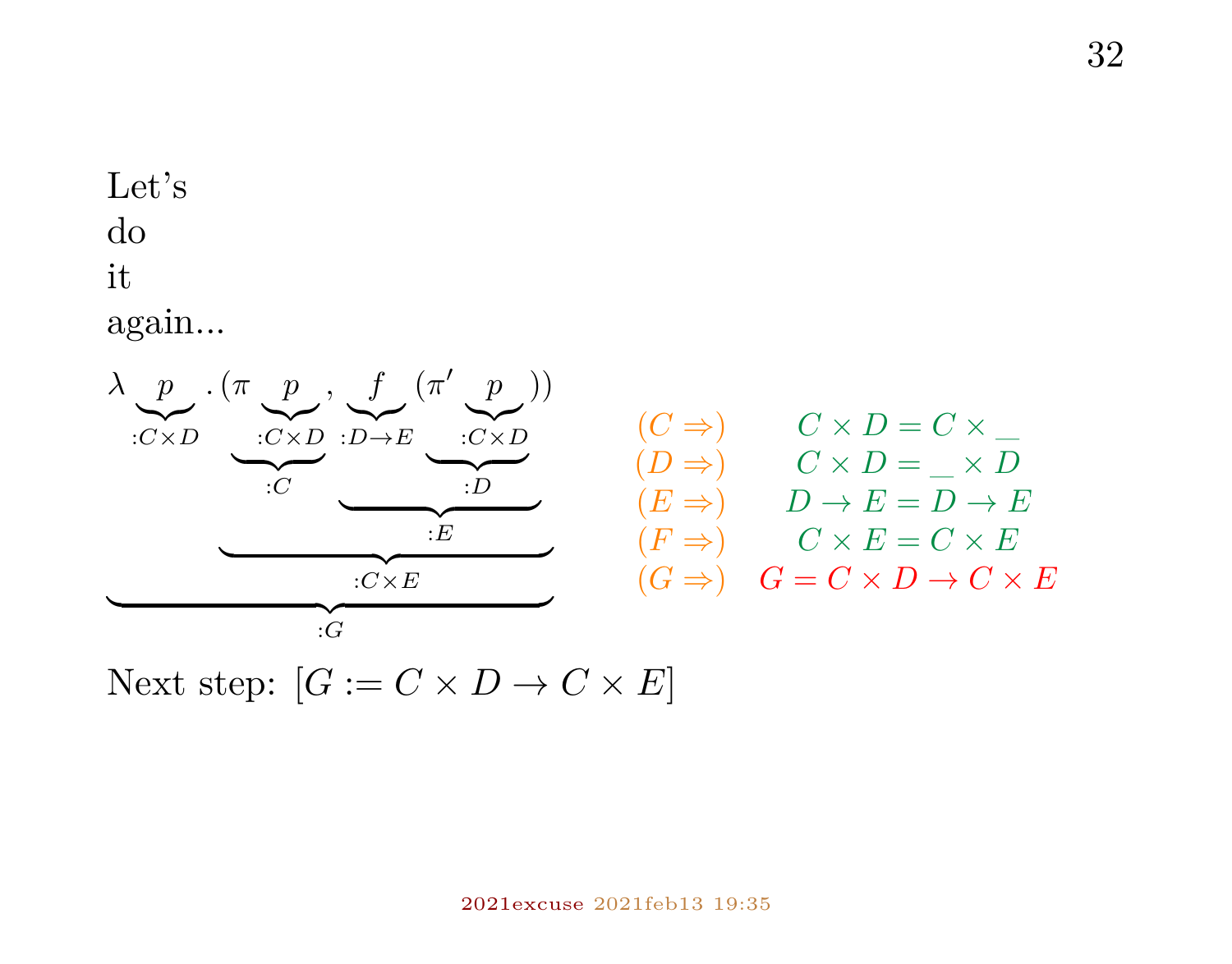Done! Note that: 1)  $C, D, E$  are type variables, 2) this typing is universal — all other valid typing are substitution instances of this one. For example... (see the next page)

Exercise: Compare our naïve approach here with the ones in [\[Pie02,](#page-51-1) chapter 22].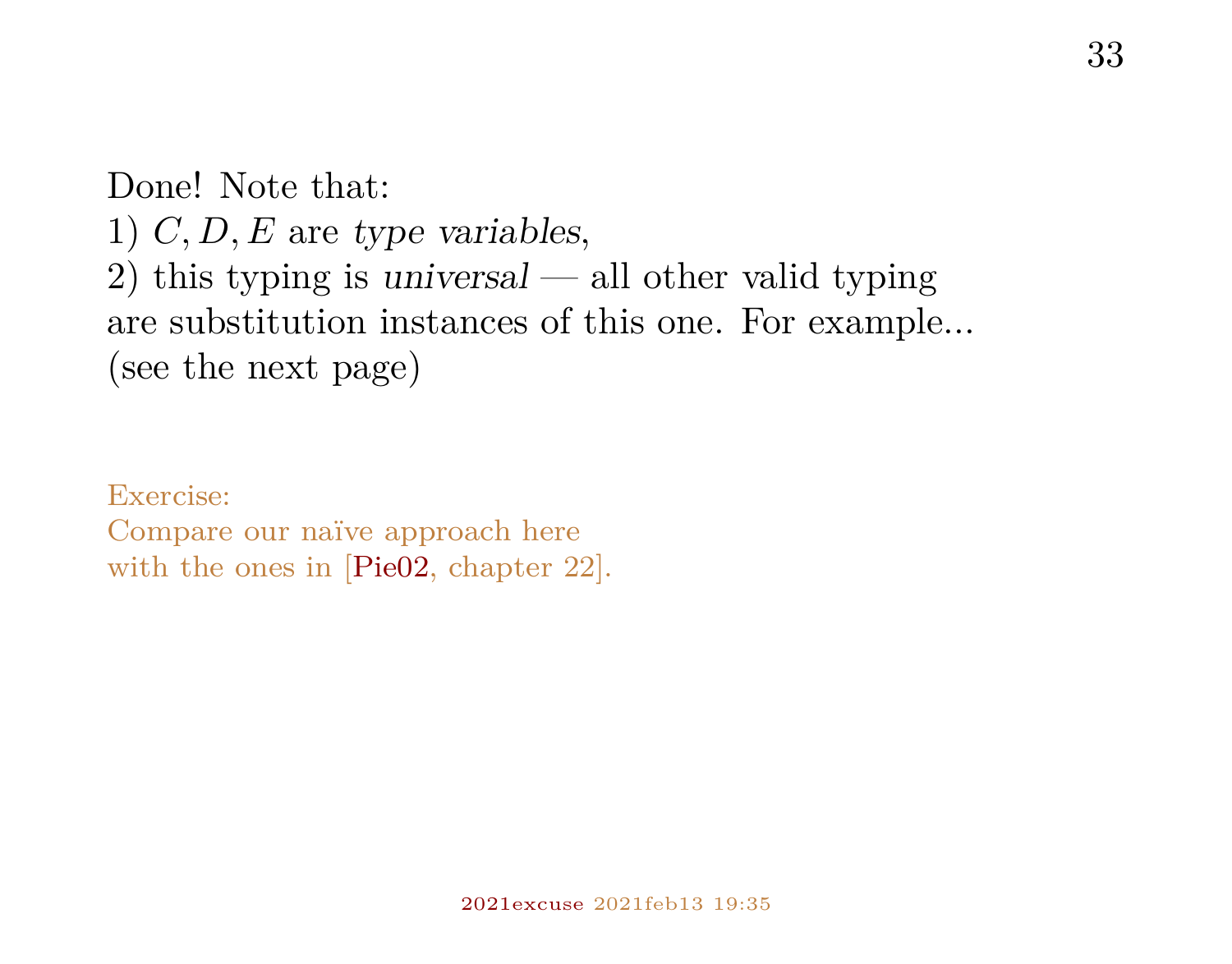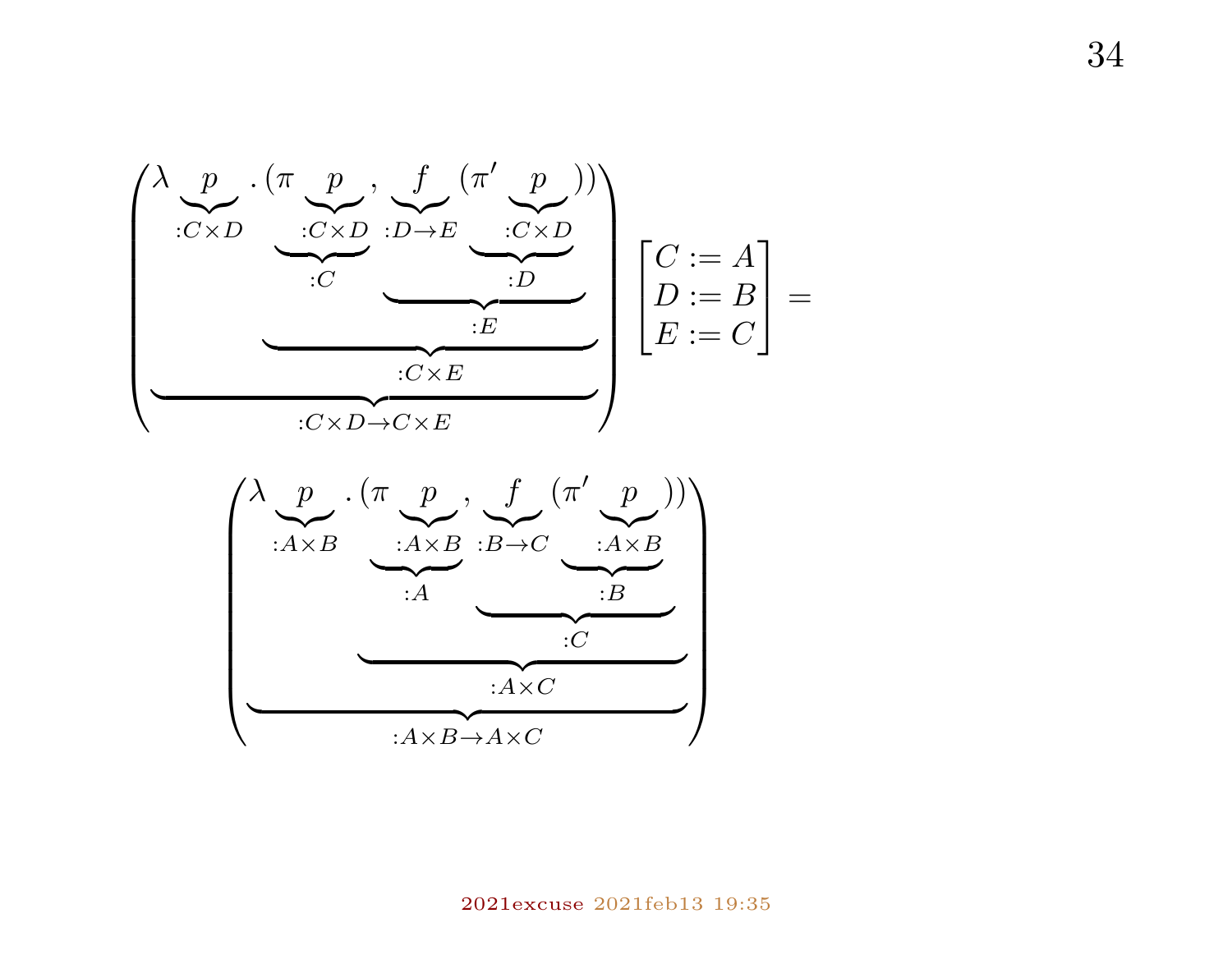#### **Very very concrete types**



#### [2021excuse](http://angg.twu.net/math-b.html#2021-excuse-tt) 2021feb13 19:35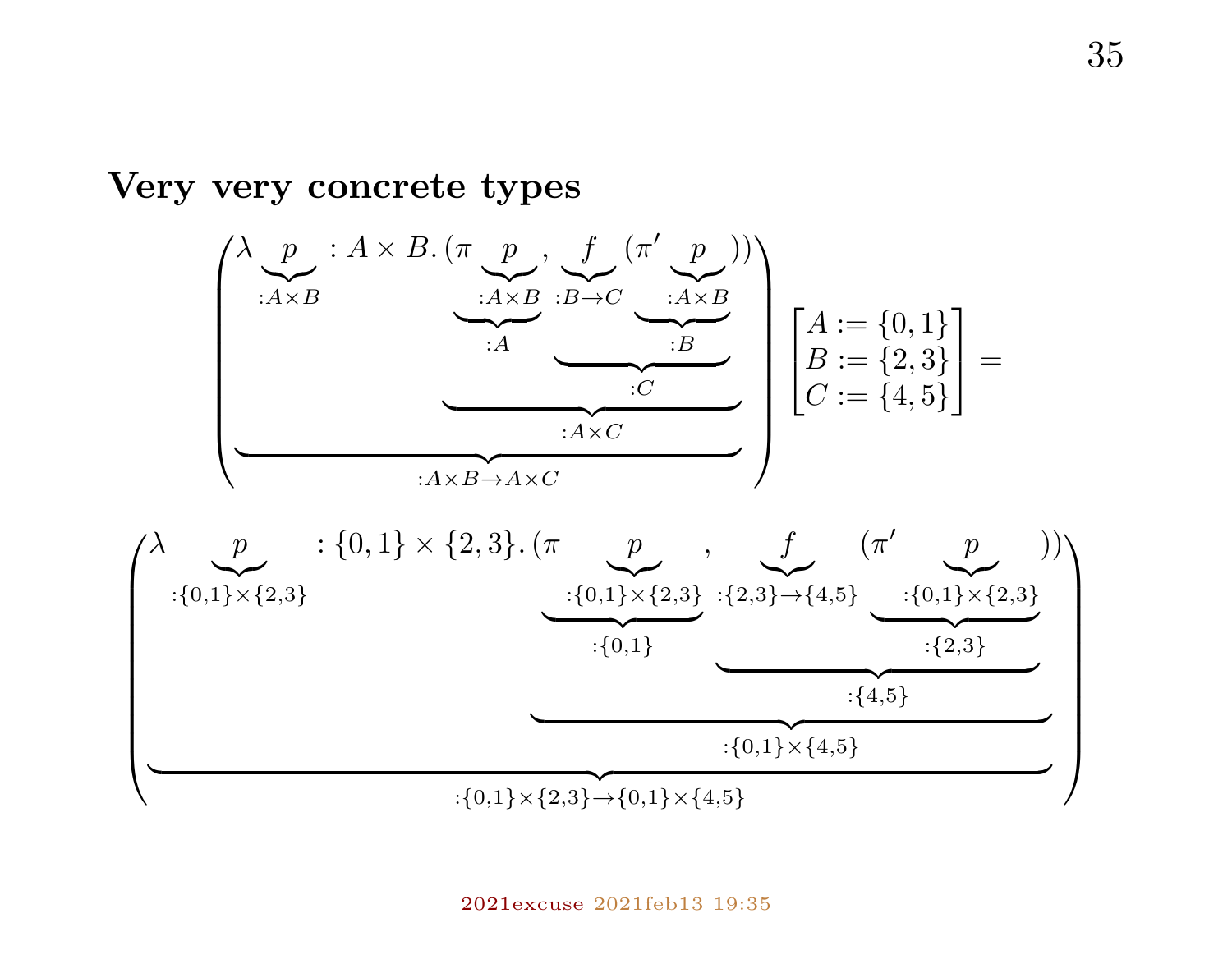**Introduction to the Hard Part of Basic Type Theory**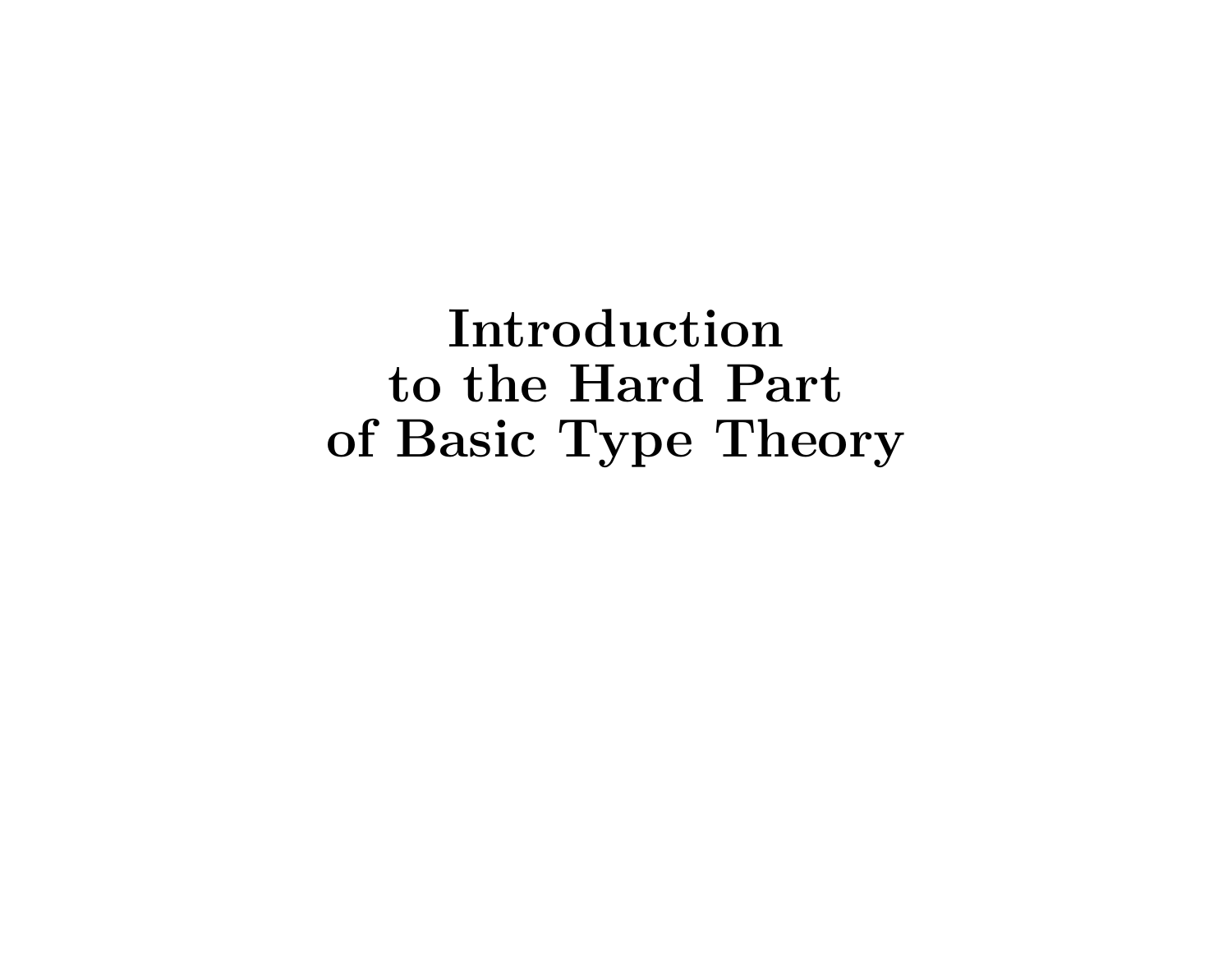Girard: [\[GLT89\]](#page-50-0) and [\[Gir10\]](#page-50-1)

```
Benjamin Pierce's book, Haskell:
[Pie02], [Zav20], [Hut16]
```

```
HOTT, Kamareddine:
[HOTT], [KLN04]
```
Also: [\[Som00\]](#page-52-1), [\[BHL20\]](#page-49-3)

Some of them don't even mention Σ-types... "Σ-types can be constructed from Π-types" This is not trivial at all!  $=$  (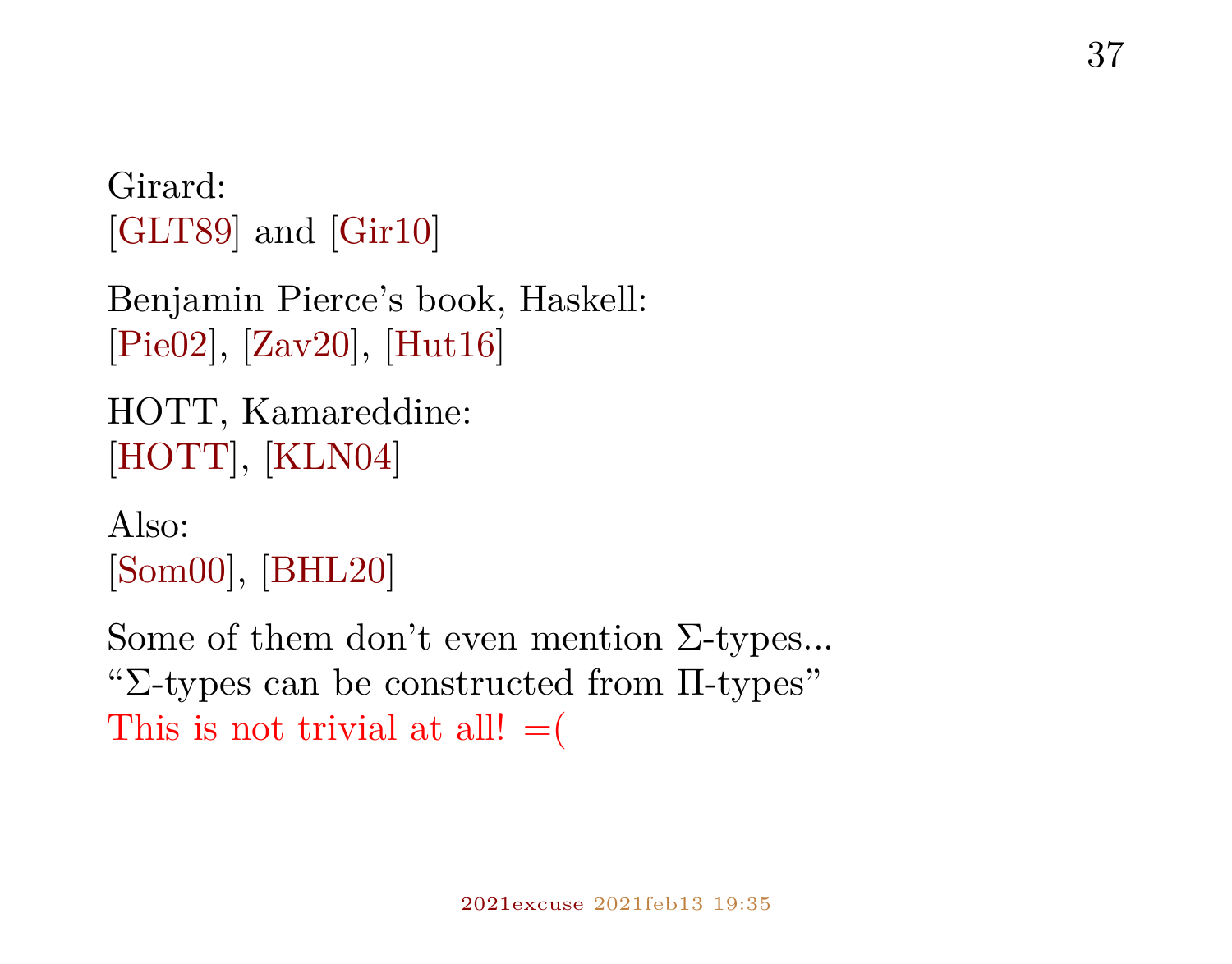

[2021excuse](http://angg.twu.net/math-b.html#2021-excuse-tt) 2021feb13 19:35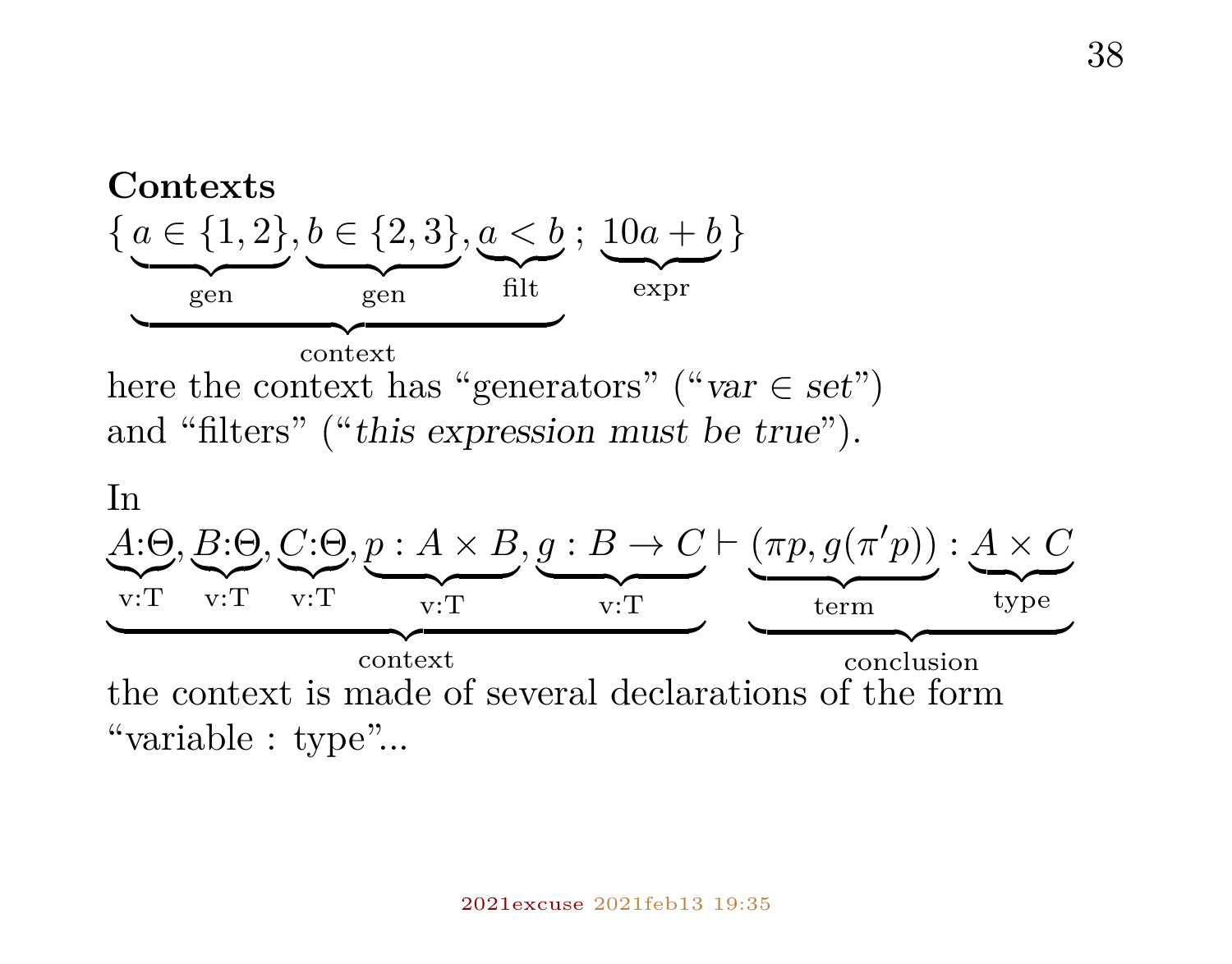## **Derivations in Pure Type Systems** Derivations in a PTS have lots of bureaucracy. This is what we need to derive  $A:\Theta, B:\Theta \vdash (\Pi a:A.B):\Theta:$

$$
\frac{\overline{+ \Theta:\Box}^{a}}{A:\Theta \vdash \Theta:\Box} \stackrel{a}{w\Box} \stackrel{+ \overline{\Theta:\Box}^{a}}{A:\Theta \vdash A:\Theta} \stackrel{+ \overline{\Theta:\Box}^{a}}{w\Box} \stackrel{a}{\longrightarrow} \frac{\overline{+ \Theta:\Box}^{a}}{A:\Theta \vdash \Theta:\Box} \stackrel{a}{w\Box} \stackrel{+ \overline{\Theta:\Box}^{a}}{A:\Theta \vdash A:\Theta} \stackrel{a}{w\Box} \stackrel{+ \overline{\Theta:\Box}^{a}}{A:\Theta,\overline{B:\Theta \vdash A:\Theta}} \stackrel{a}{w\Box} \stackrel{+ \overline{\Theta:\Box}^{a}}{A:\Theta,\overline{B:\Theta \vdash B:\Theta} \stackrel{a}{w\Box} \stackrel{+ \overline{\Theta:\Box}^{a}}{A:\Theta,\overline{B:\Theta \vdash B:\Theta}} \stackrel{a}{w\Box} \stackrel{+ \overline{\Theta:\Box}^{a}}{A:\Theta,\overline{B:\Theta \vdash B:\Theta} \stackrel{a}{w\Box} \stackrel{+ \overline{\Theta:\Box}^{a}}{A:\Theta,\overline{B:\Theta \vdash B:\Theta} \stackrel{+ \overline{\Theta:\Box}^{a}}{A:\Theta,\overline{B:\Theta \vdash B:\Theta} \stackrel{+ \overline{\Theta:\Box}^{a}}{A:\Theta,\overline{B:\Theta \vdash B:\Theta} \stackrel{+ \overline{\Theta:\Box}^{a}}{A:\Theta,\overline{B:\Theta \vdash B:\Theta} \stackrel{+ \overline{\Theta:\Box}^{a}}{A:\Theta:\Theta:\overline{B:\Theta \vdash B:\Theta} \stackrel{+ \overline{\Theta:\Box}^{a}}{A:\Theta:\Theta:\overline{B:\Theta \vdash B:\Theta} \stackrel{+ \overline{\Theta:\Box}^{a}}{A:\Theta:\overline{B:\Theta \vdash B:\Theta} \stackrel{+ \overline{\Theta:\Box}^{a}}{A:\Theta:\overline{B:\Theta \vdash B:\Theta} \stackrel{+ \overline{\Theta:\Box}^{a}}{A:\Theta:\overline{B:\Theta \vdash B:\Theta} \stackrel{+ \overline{\Theta:\Box}^{a}}{A:\Theta:\overline{B:\Theta \vdash B:\Theta} \stackrel{+ \overline{\Theta:\Box}^{a}}{A:\Theta:\overline{B:\Theta \vdash B:\Theta} \stackrel{+ \overline{\Theta:\Box}^{a}}{A:\Theta:\overline{B:\Theta \vdash B:\Theta} \stackrel{
$$

i.e.:

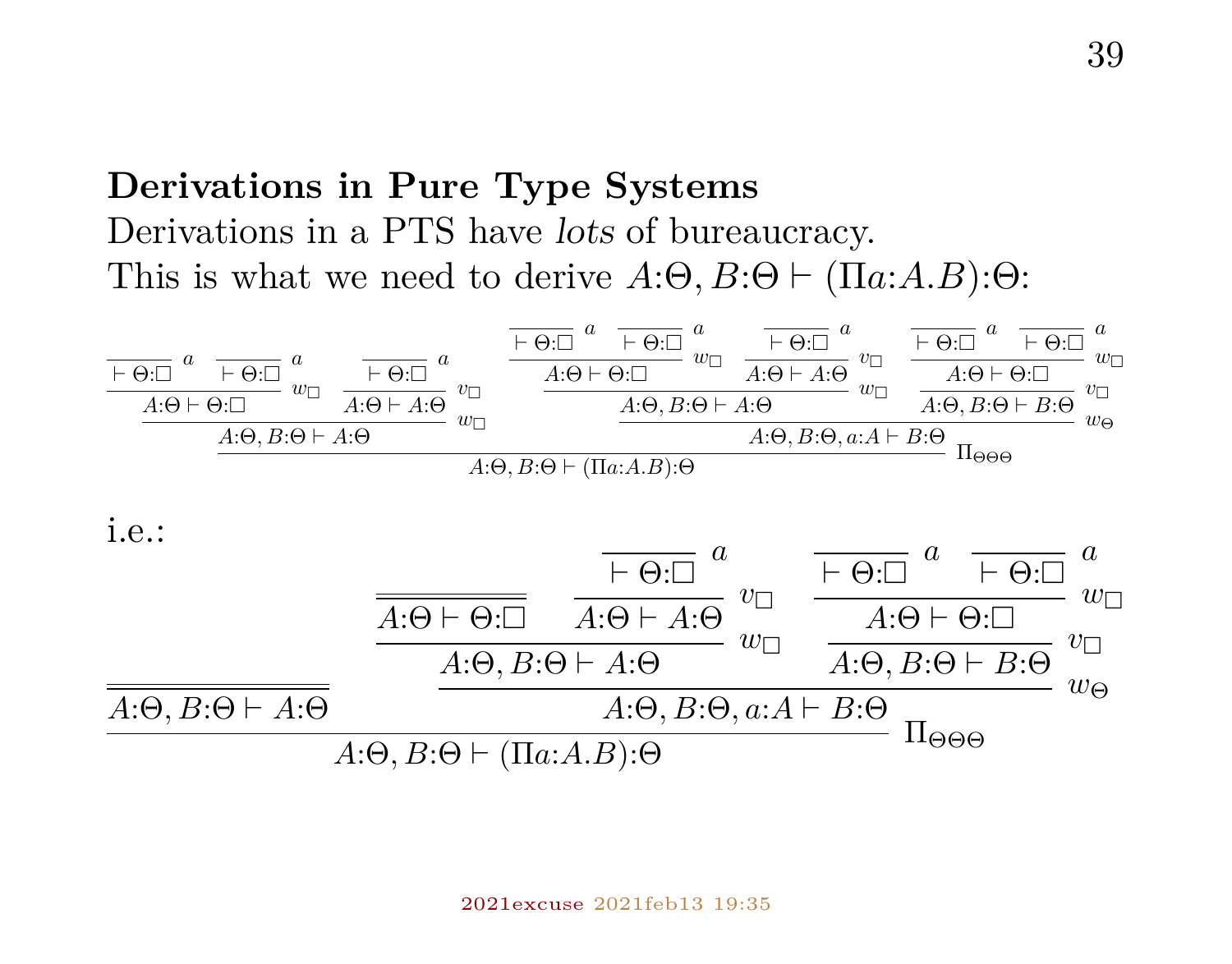**Pure Type Systems: a derivation (2)** This is what we need to derive  $A:\Theta \vdash (\lambda a:A.a):(\Pi a:A.A):$ 



Exercise:

Read the presentation of PTSs in [\[KLN04,](#page-51-3) section 4c]. Translate these trees to the notation of the book. You will need a few tiny changes.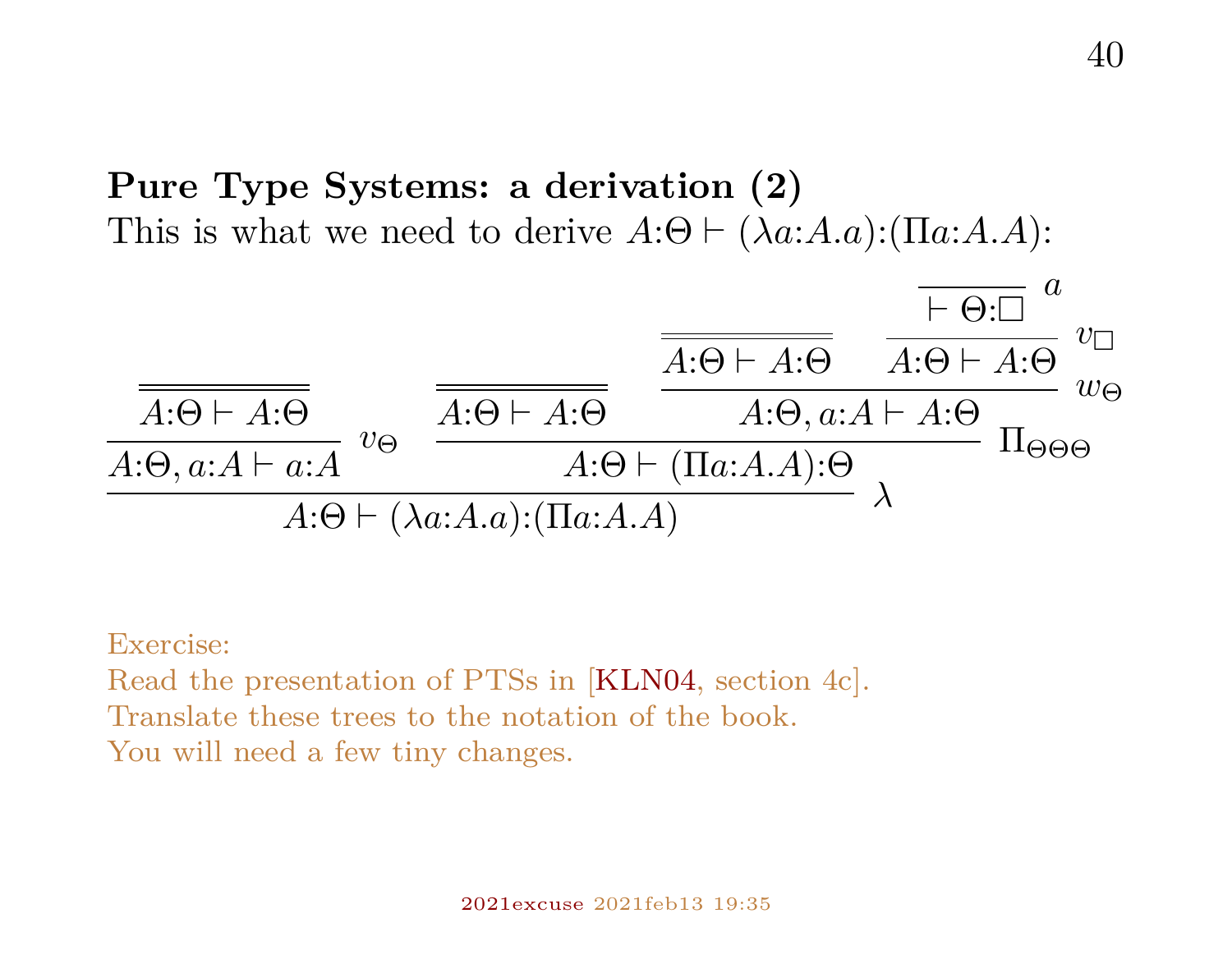### **Judgments**

If we think  $-$  informally  $-$  that Θ is the "set of all sets" (mnemonic: Theta for "Theths"), then we can put these judgments for  $\lambda$ -calculus in a very homogeneous form...



the context is a series of declarations of the form "var : type", and the conclusion is of the form "term : type".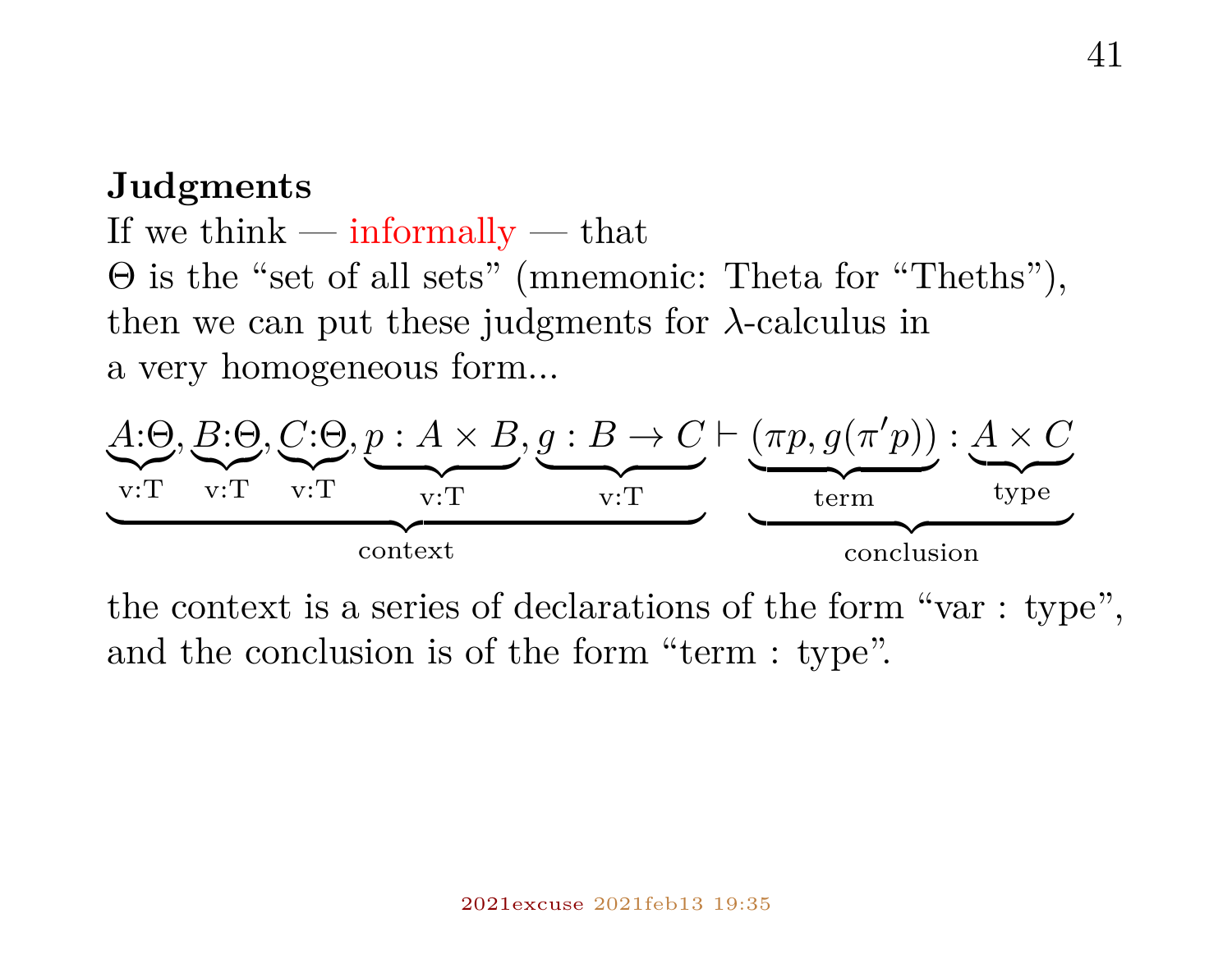#### **Dependent types for children**

 $A = \{0, 1\}$  $B = \{2, 3\}$  $C_0 = \{4, 5\},\,$  $C_1 = \{6, 7\}$  $f : A \rightarrow B$  $f(a) \in B$  $g : (a:A) \rightarrow C_a$  $g(a) \in C_a$  $p \in A \times B$  $\pi' p \in B$  $q \in (q: A) \times C_q$  $\pi'q \in C_{\pi q}$ Function types and dependent function types (Π-types):  $A \rightarrow B = \left\{ \left\{ \begin{array}{l} (0,2), \\ (1,2) \end{array} \right\}, \left\{ \begin{array}{l} (0,2), \\ (1,3) \end{array} \right\}, \left\{ \begin{array}{l} (0,3), \\ (1,2) \end{array} \right\}, \left\{ \begin{array}{l} (0,4), \\ (1,4) \end{array} \right\} \right\}$  $(a : A) \rightarrow C_a$  =  $\Pi a: A.C_a = \left\{ \left\{ \begin{array}{l} (0,4), \\ (1,6) \end{array} \right\}, \left\{ \begin{array}{l} (0,4), \\ (1,7) \end{array} \right\}, \left\{ \begin{array}{l} (0,5), \\ (1,6) \end{array} \right\}, \left\{ \begin{array}{l} (0,5), \\ (1,7) \end{array} \right\} \right\}$ Product types and dependent pair types (Σ-types):  $A \times B = \{(0, 2), (0, 3), (1, 2), (1, 3)\}\$  $(a : A) \times C_{a} =$  $\Sigma a : A.C_a = \{(0, 4), (0, 5), (1, 6), (1, 7)\}\$ 

Note: " $(a : A) \rightarrow C_a$ " and " $(a : A) \times C_a$ " are Agda-isms. Many places use the terms "dependent products" and "dependent sums".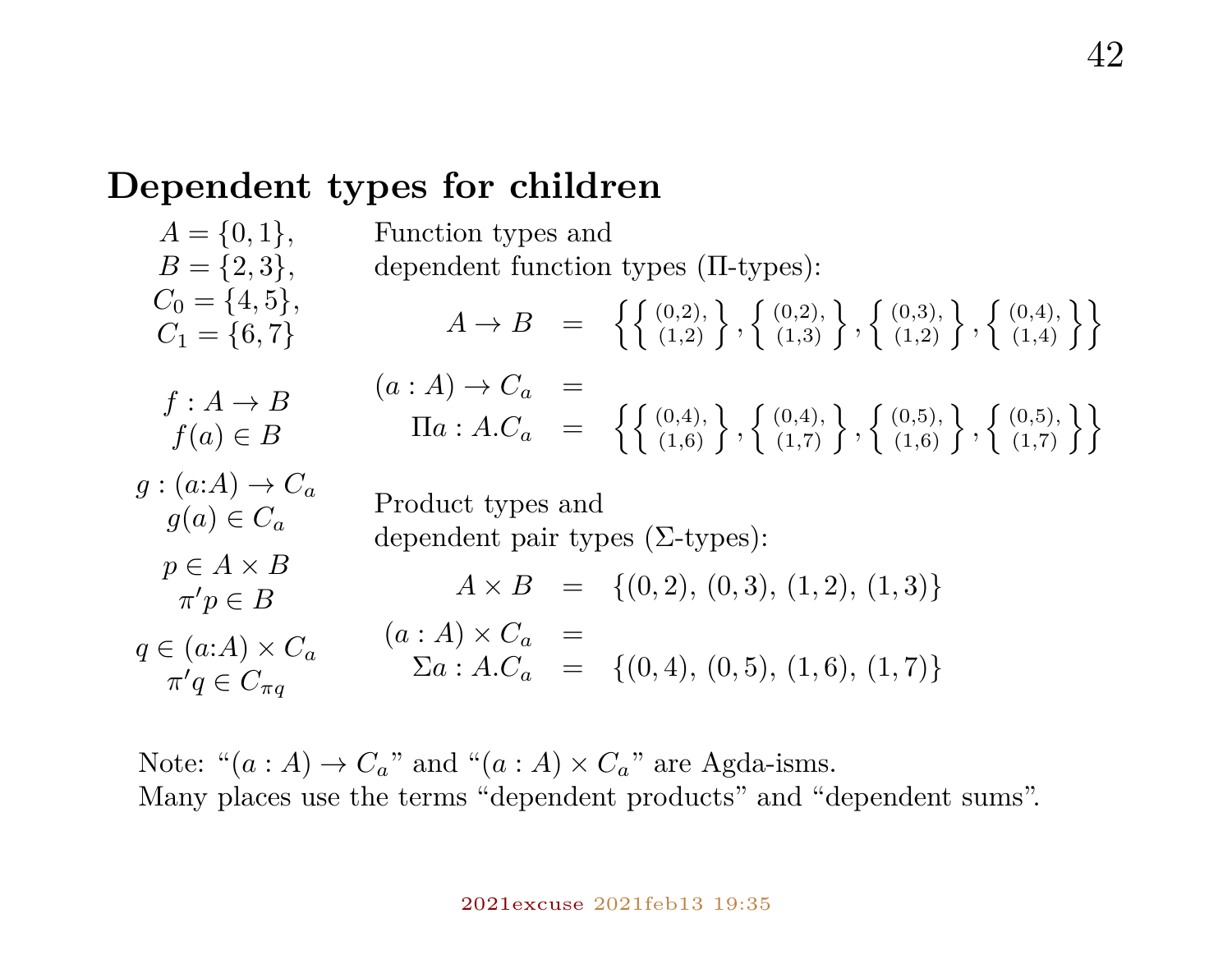**Typing proofs of "and" and "implies"**  $\langle\langle Q \rangle\rangle$  is a proof of Q.  $\llbracket Q \rrbracket$  is the set of all proofs of Q.

 $\llbracket Q \wedge R \rrbracket$  is the set of all proofs of  $Q \wedge R$ . A  $\langle\langle Q \wedge R \rangle\rangle$  is a proof of  $Q \wedge R$ . A  $\langle\langle Q \wedge R \rangle\rangle$  is a pair  $(\langle\langle Q \rangle\rangle, \langle\langle R \rangle\rangle)$ , so  $\llbracket Q \wedge R \rrbracket = \llbracket Q \rrbracket \times \llbracket R \rrbracket.$ 

$$
[Q \to R]
$$
 is the set of all proofs of  $Q \to R$ .  
A  $\langle Q \to R \rangle$  is a proof of  $Q \to R$ .  
A  $\langle Q \to R \rangle$  is an operation that takes  $\langle Q \rangle$ s to  $\langle R \rangle$ s,  
so  $[Q \to R] = [Q] \to [R]$ .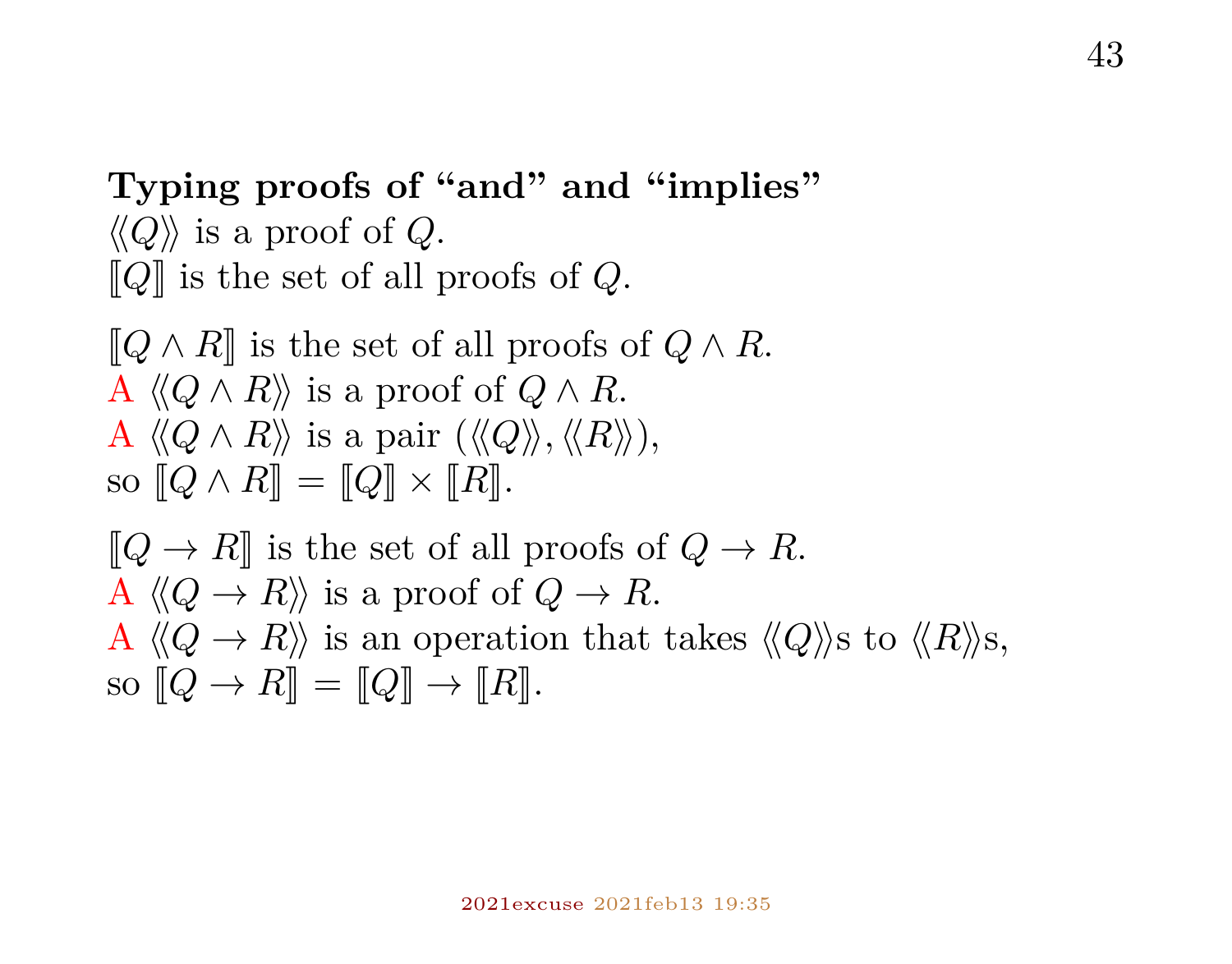## **Typing proofs of "for all" and "exists"**

$$
\underbrace{\langle\langle \forall b:B.P(b)\rangle\rangle}_{:\llbracket \forall b:B.P(b)\rrbracket} = \underbrace{\left\{\begin{matrix} (2, \langle\langle P(2)\rangle\rangle), \\ (3, \langle\langle P(3)\rangle\rangle) \end{matrix} \right\}}_{:\Pi b:B.\llbracket P(b)\rrbracket}
$$

$$
\underbrace{\langle \langle \exists b:B.P(b) \rangle \rangle}_{: [\exists b:B.P(b)]} = \underbrace{(b, \langle \langle P(b) \rangle \rangle)}_{: \Sigma b:B.[P(b)]}
$$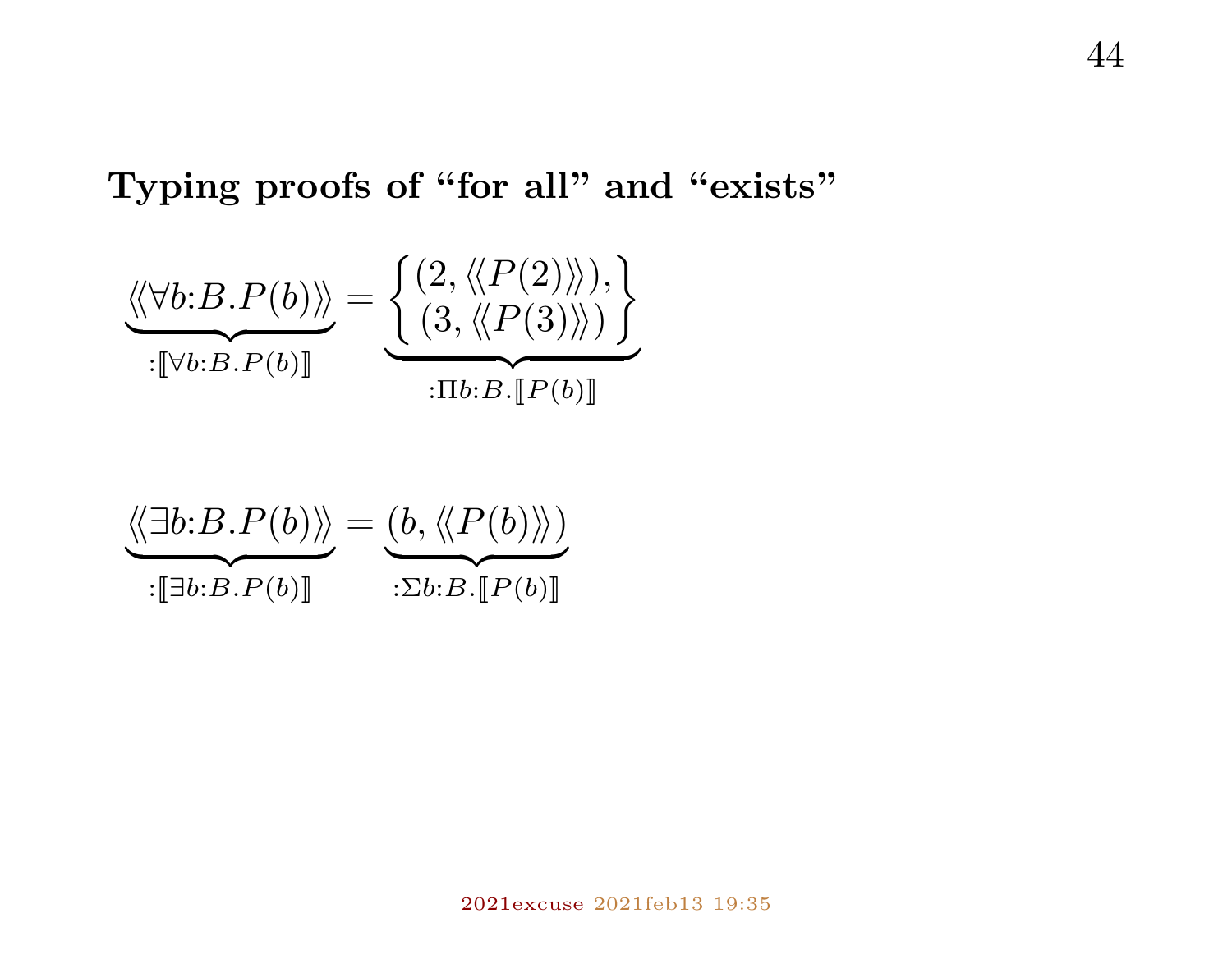#### **CWM: Creation of Limits, theorem V.1**



45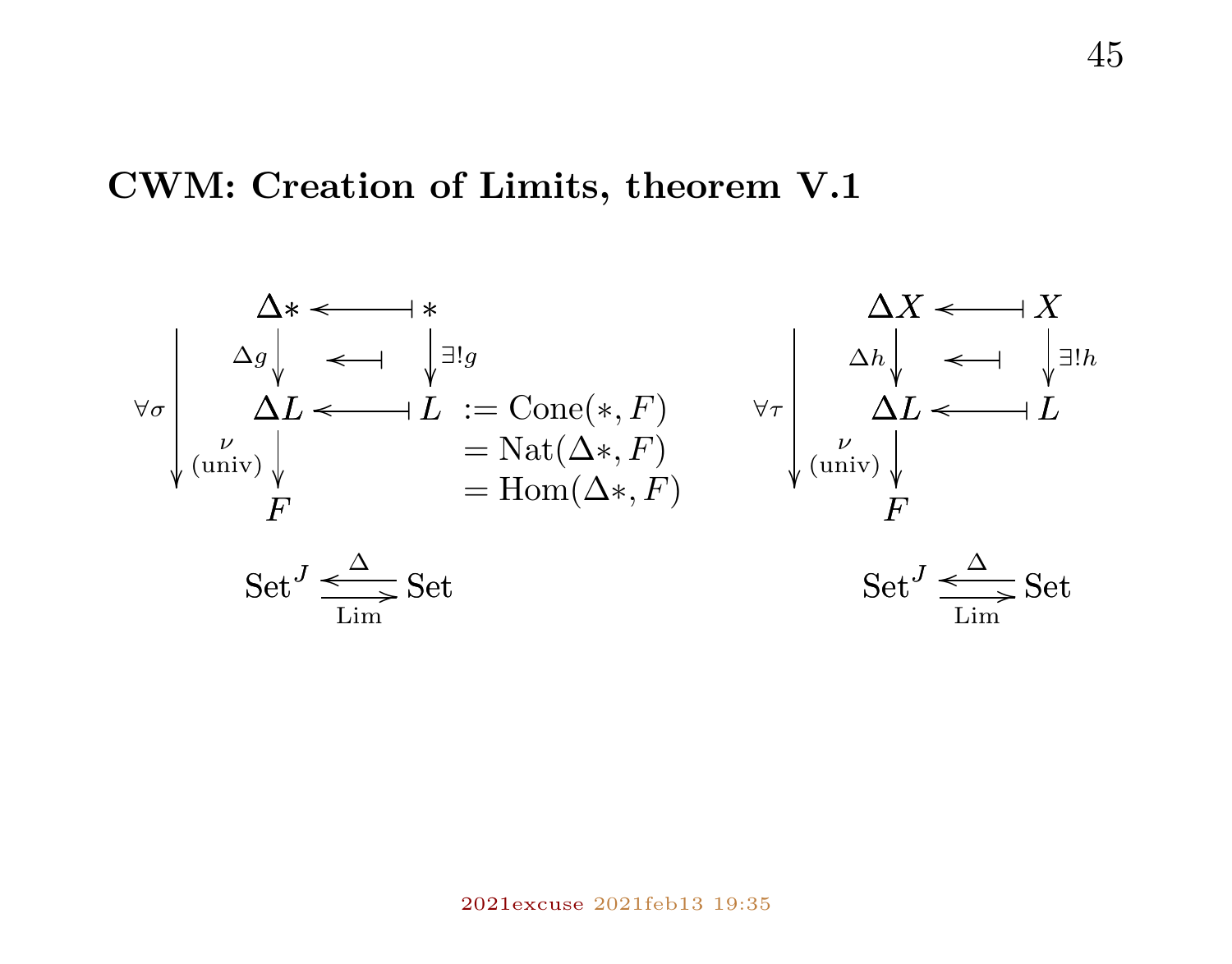**Guessing** ν**: first attempt**

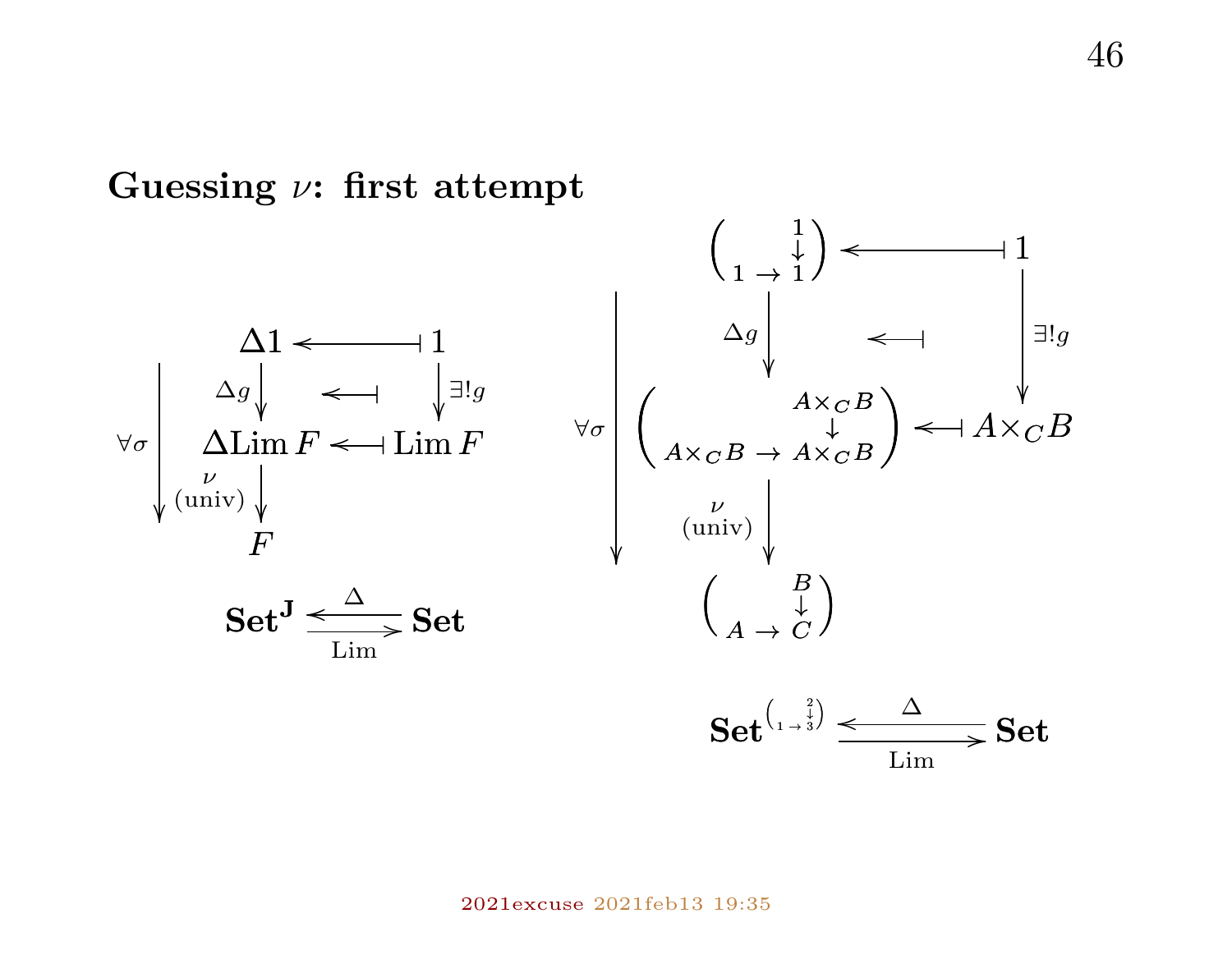In this first attempt the types don't match... A natural transformation

$$
\sigma:\left(\begin{smallmatrix}1\\1\end{smallmatrix}\right)\to\left(\begin{smallmatrix}B\\ \downarrow\\ A\end{smallmatrix}\right)
$$

is a triple  $(\lceil a \rceil : 1 \to A, \lceil b \rceil : 1 \to B, \lceil c \rceil : 1 \to C)$ , but an element of  $A \times_{\mathbb{C}} B$  is a triple  $(a, b, c)$ ...

(I'm omitting the "obeying certain properties"!) (Why can I do that? Long story...)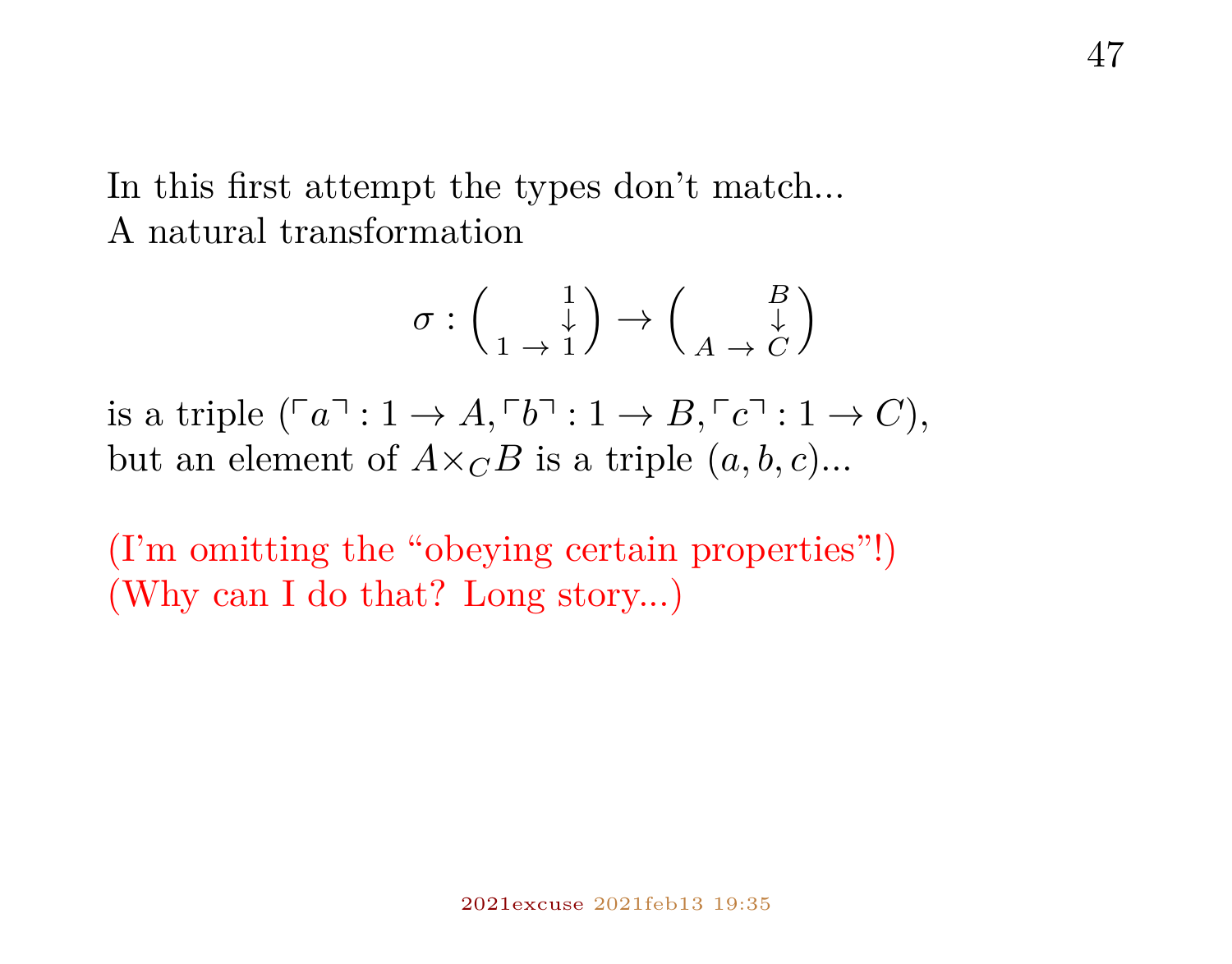## **Guessing** ν**: second attempt**

...so let's try to guess  $\nu$ ,  $q$ ,  $h$  by finding their types, then finding natural constructions that yield terms of those types, and then checking if our guesses behave as expected...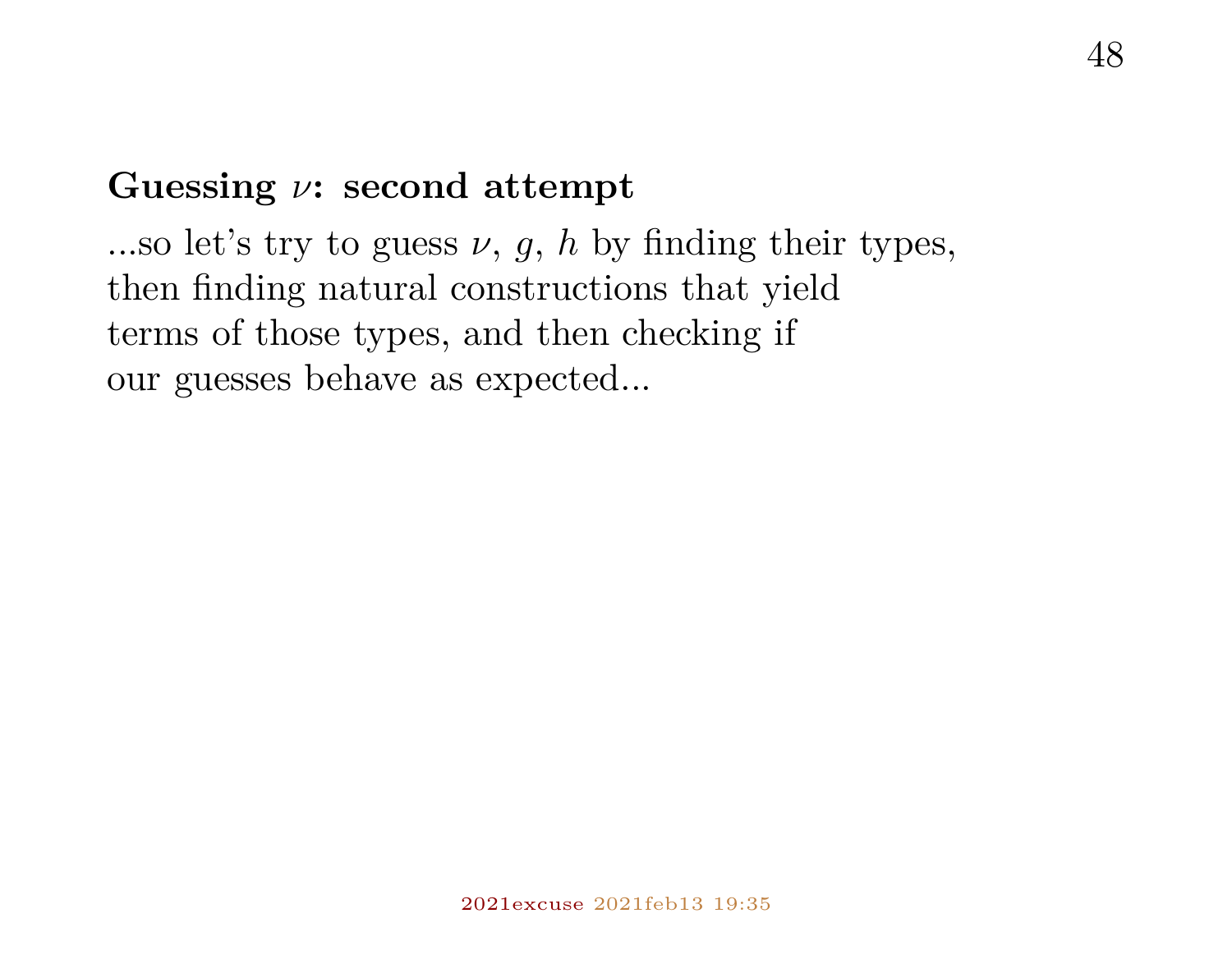





|  | $\ell : \Delta 1 \rightarrow F$<br>$\ell J$ : $\Delta 1 J \rightarrow FJ$<br>$\ell J : 1 \rightarrow FJ$ $TJ : X \rightarrow FJ$<br>$\ell J* \in FJ$               |            | $T : \Delta X \rightarrow F$<br>$T.J \quad : \quad \Delta X.J \rightarrow F.J$<br>$TJx \in FJ$                                            |
|--|--------------------------------------------------------------------------------------------------------------------------------------------------------------------|------------|-------------------------------------------------------------------------------------------------------------------------------------------|
|  | $\nu : \Delta L \rightarrow F$<br>$\nu J$ : $\Delta L J \rightarrow FJ$<br>$\nu J : L \rightarrow FJ$<br>$\nu J\ell \in FJ$<br>$q : 1 \rightarrow L$<br>$q* \in L$ | $hx \in L$ | $h : X \rightarrow L$<br>$hx : \Delta 1 \rightarrow F$<br>$hxJ$ : $\Delta 1J \rightarrow FJ$<br>$hxJ : 1 \rightarrow FJ$<br>$hxJ* \in FJ$ |

Let's try this:

| $\nu J\ell = \ell J*$ |            |                                             | $\Rightarrow$ |
|-----------------------|------------|---------------------------------------------|---------------|
|                       |            | $\nu J = \lambda \ell \ell J*$              | $\Rightarrow$ |
|                       |            | $\nu := \lambda J \lambda \ell \ell J *$    |               |
| $q*$                  | $=$ $\ell$ |                                             | ⇒             |
|                       |            | $q := \lambda * \ell$                       |               |
| $hxJ* = TJx$          |            |                                             | $\Rightarrow$ |
|                       |            | $hxJ = \lambda * TJx$                       | $\Rightarrow$ |
| $h_{x}$               |            | $= \lambda J. \lambda * .T Jx$              | $\Rightarrow$ |
| h.                    |            | $:= \lambda x. \lambda J. \lambda * .T. Jx$ |               |
|                       |            |                                             |               |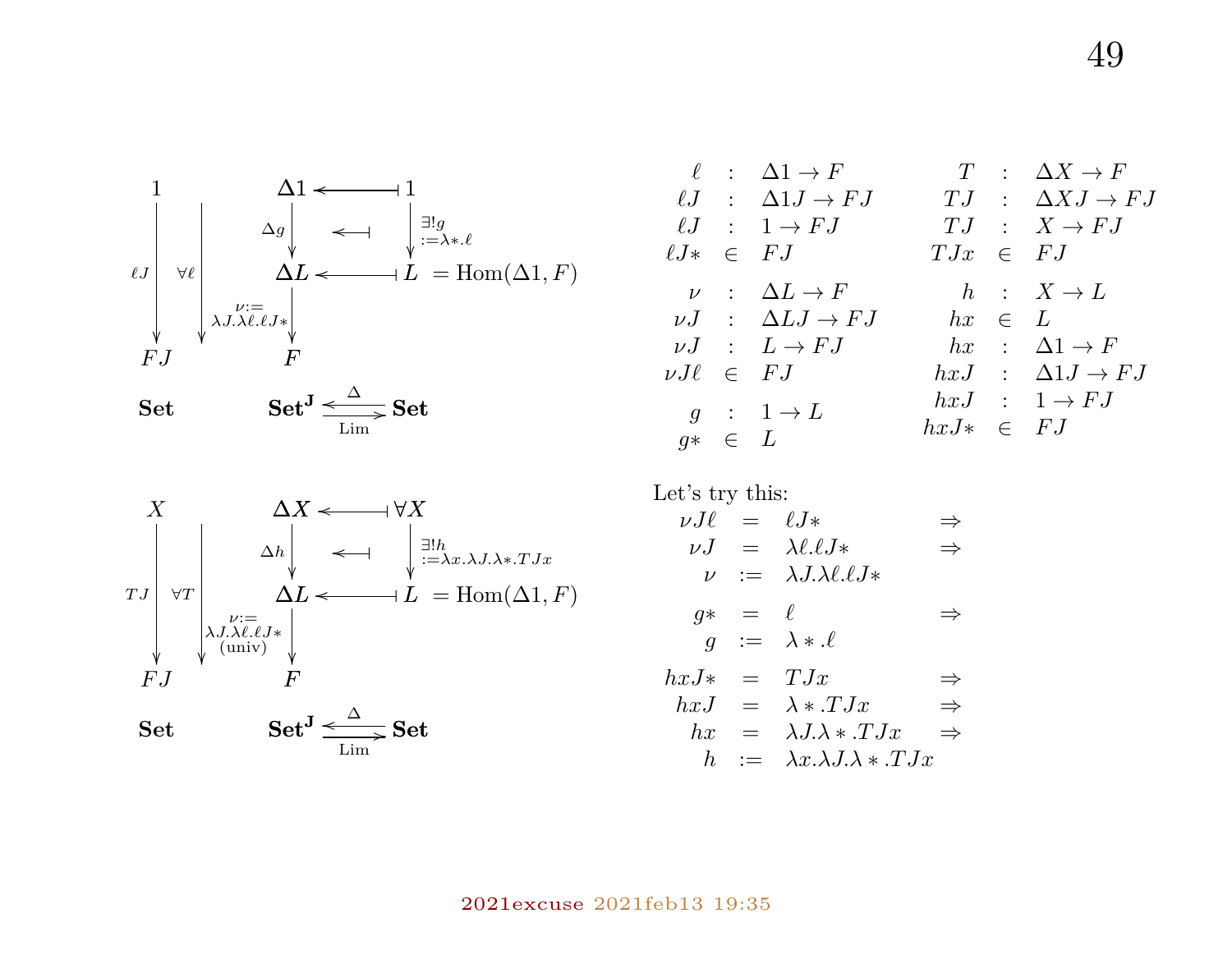# **References**

- <span id="page-49-3"></span>[BHL20] A. Bauer, P.G. Haselwarter, and P.L. Lumsdaine. "A General Definition of Dependent Type Theories". [https : / / arxiv . org / pdf / 2009 . 05539 .](https://arxiv.org/pdf/2009.05539.pdf) [pdf](https://arxiv.org/pdf/2009.05539.pdf). 2020.
- <span id="page-49-1"></span>[BS07] J. Baez and M. Shulman. "Lectures on n-Categories and Cohomology". [https : / / arxiv . org / pdf /](https://arxiv.org/pdf/math/0608420.pdf) [math/0608420.pdf](https://arxiv.org/pdf/math/0608420.pdf). 2007.
- <span id="page-49-2"></span>[CWM] S. Mac Lane. *Categories for the Working Mathematician (2nd ed.)* Springer, 1997.

<span id="page-49-0"></span>[FavC] E. Ochs. "On my favorite conventions for drawing the missing diagrams in Category Theory". [http:](http://angg.twu.net/math-b.html#favorite-conventions)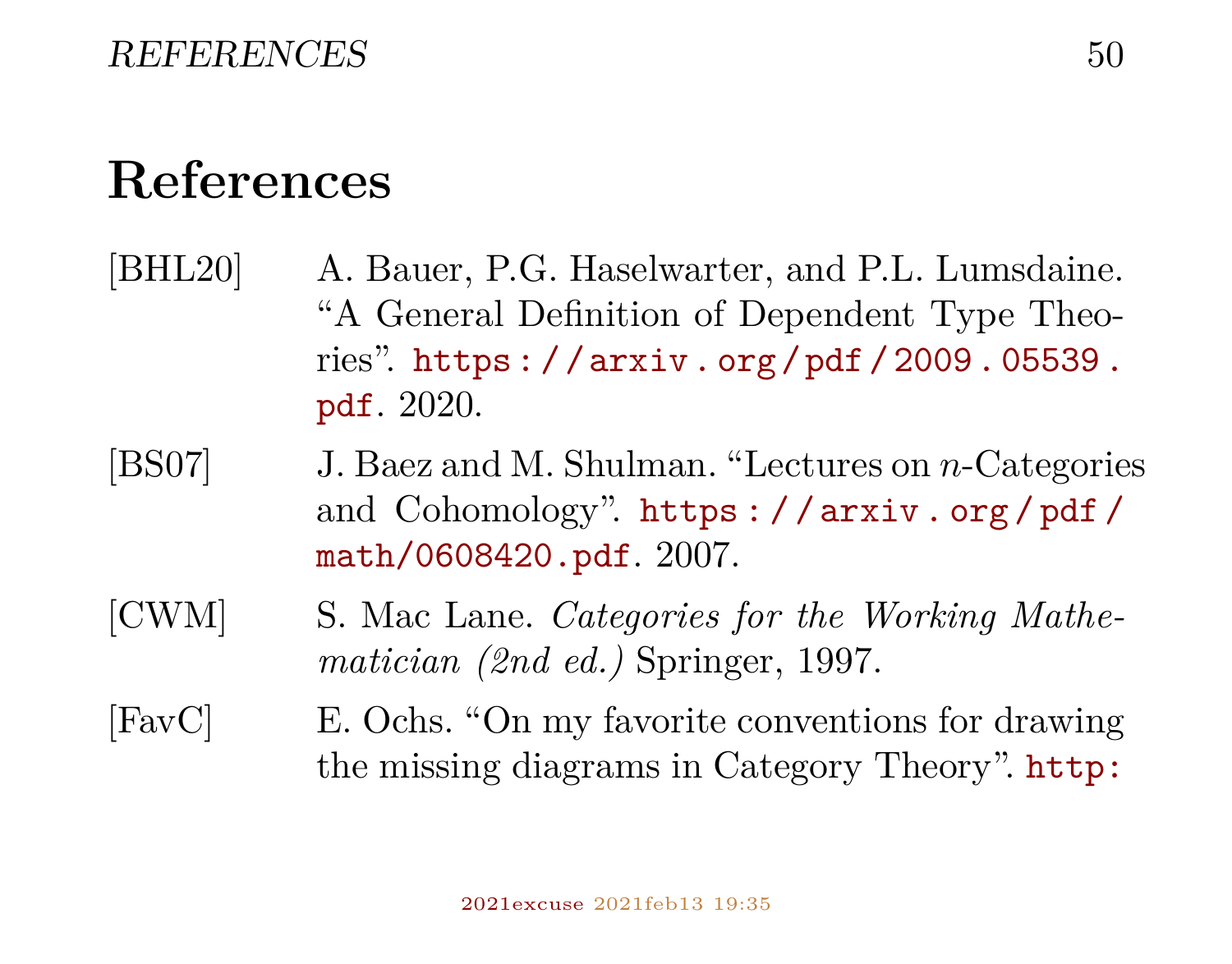#### [REFERENCES](http://angg.twu.net/math-b.html#favorite-conventions) 51

 $//$  angg.twu.net/math-b.html#favorite[conventions](http://angg.twu.net/math-b.html#favorite-conventions). 2020.

- <span id="page-50-1"></span>[Gir10] J.-Y. Girard. *The Blind Spot*. European Mathematical Society, 2010.
- <span id="page-50-0"></span>[GLT89] J.-Y. Girard, Y. Lafont, and P. Taylor. *Proofs and Types*. [http : / / www . paultaylor . eu / stable /](http://www.paultaylor.eu/stable/prot.pdf) [prot.pdf](http://www.paultaylor.eu/stable/prot.pdf). Cambridge, 1989.
- <span id="page-50-2"></span>[HOTT] The Univalent Foundations Program. *Homotopy Type Theory: Univalent Foundations of Mathematics*. [http://saunders.phil.cmu.edu/book/](http://saunders.phil.cmu.edu/book/hott-online.pdf) [hott-online.pdf](http://saunders.phil.cmu.edu/book/hott-online.pdf). Institute for Advanced Study, 2013.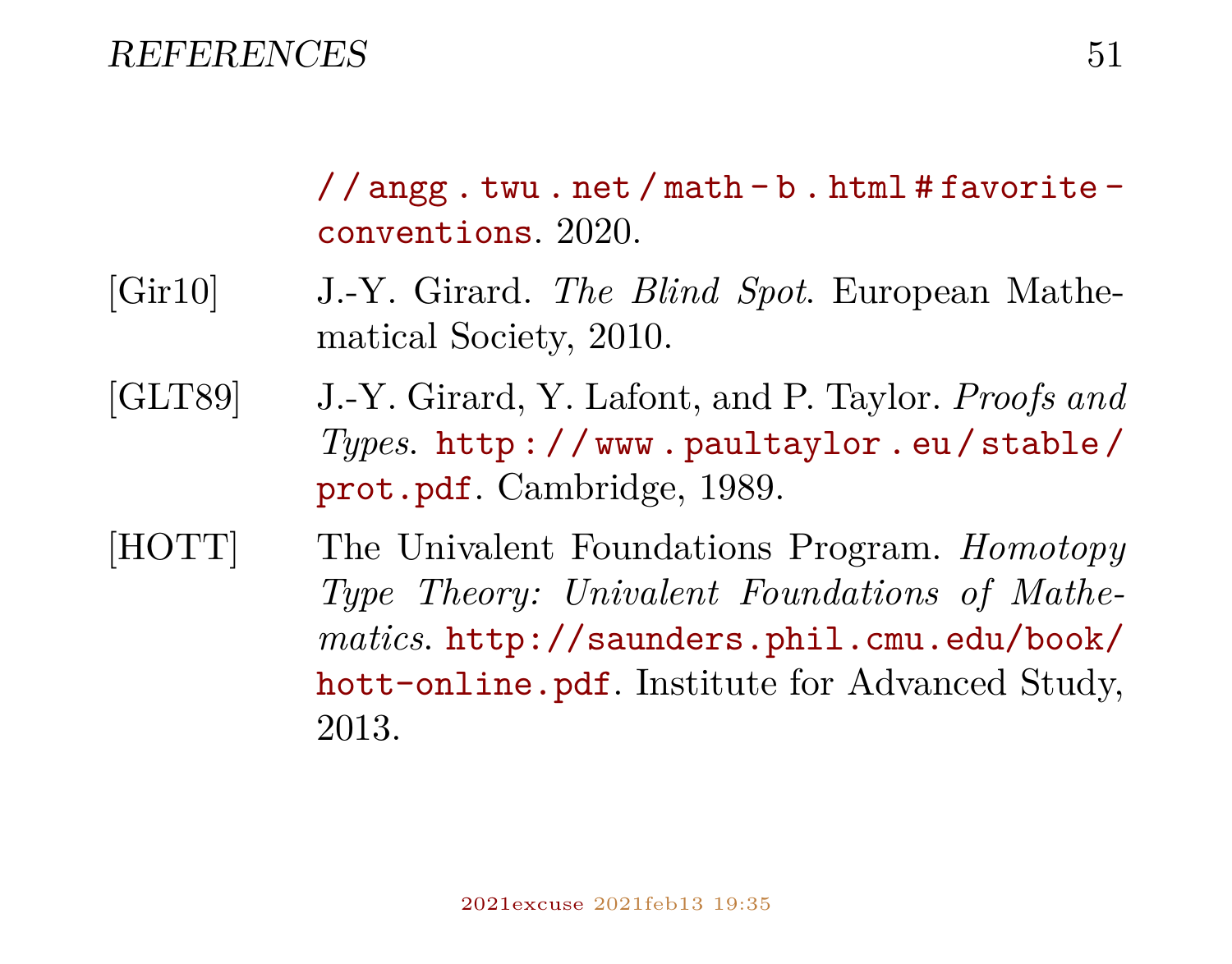#### REFERENCES 52

- <span id="page-51-2"></span>[Hut16] G. Hutton. *Programming in Haskell, 2nd ed*. Cambridge, 2016.
- <span id="page-51-0"></span>[IDARCT] E. Ochs. "Internal Diagrams and Archetypal Reasoning in Category Theory". In: *Logica Universalis* 7.3 (Sept. 2013). [http://angg.twu.net/math](http://angg.twu.net/math-b.html#idarct)[b.html#idarct](http://angg.twu.net/math-b.html#idarct), pp. 291–321.
- <span id="page-51-3"></span>[KLN04] F. Kamareddine, T. Laan, and R. Nederperlt. *A Modern Perspective on Type Theory*. Kluwer, 2004.
- <span id="page-51-1"></span>[Pie02] B. Pierce. *Types and Programming Languages*. MIT, 2002.
- [Riehl] E. Riehl. *Category Theory in Context*. [http://](http://www.math.jhu.edu/~eriehl/context.pdf) [www . math . jhu . edu / ~eriehl / context . pdf](http://www.math.jhu.edu/~eriehl/context.pdf). Dover, 2016.